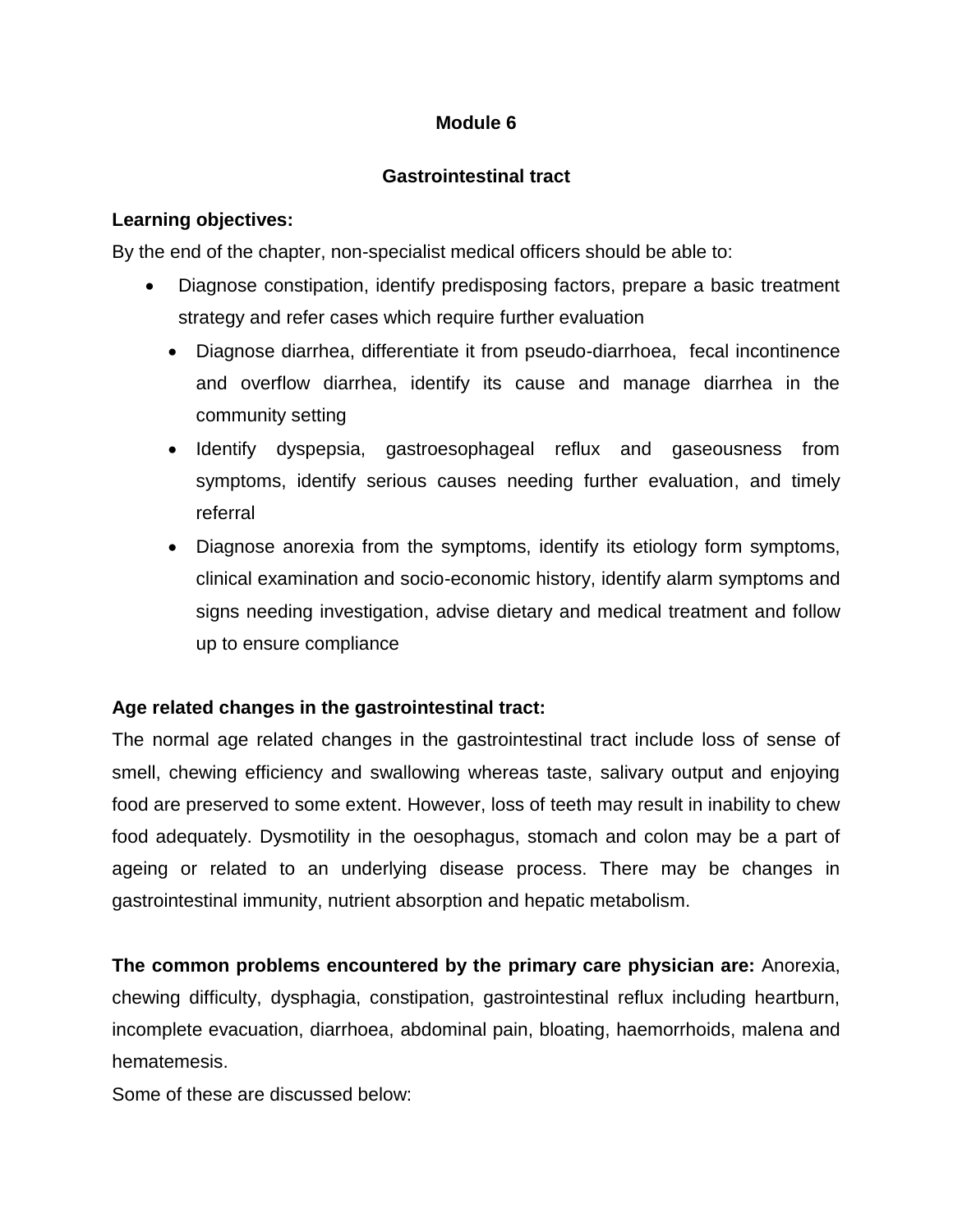## **CONSTIPATION**

- **1. Introduction:** Constipation is a very common symptom in the elderly. Cultural factors are also embedded in the psyche of some elderly who feel it is essential to pass a stool in the morning hours and on a daily basis.
- **2. Definition: C**onstipation is defined as : At least 2 of following symptoms for 3 months with onset 6 months before diagnosis:
	- a. Straining with more than 25% of defecations
	- b. Hard or lumpy stool with more than 25% defecations
	- c. Feeling of anorectal blockage
	- d. Sensation of incomplete evacuation
	- e. Less than 3 defecations in a week
	- f. Manual measures to facilitate stools
	- g. Insufficient criteria for Irritable Bowel Syndrome
- **3. Pathophysiology:** With ageing there is a decrease in rectal compliance and sensation, and resting anal pressures while colonic transit is normal. Slow transit constipation is due to enteric nervous system dysfunction. With pelvic floor dysfunction there is paradoxical contraction of pubo-rectalis and external sphincter during the act of defecation.
- **4. Aetiology:** In the majority of cases there may be no obvious cause.

**The predisposing factors** include low fibre and fluid intake, co-morbid medical disorders, medications and, in some cases, inability to sit on a toilet (bed bound patients) or privacy and comfort.

**Recent onset** of constipation or a significant alteration in bowel habit indicates: Colonic carcinoma, anal fissure, painful hemorrhoids, new medication, and recent change in diet or reduced intake of fluids.

**Chronic constipation** may be indicative of irritable bowel syndrome when it is characterized by abdominal pain and alternating constipation and frequent stools. It may also be as a result of medications like anti-emetics, analgesics, calcium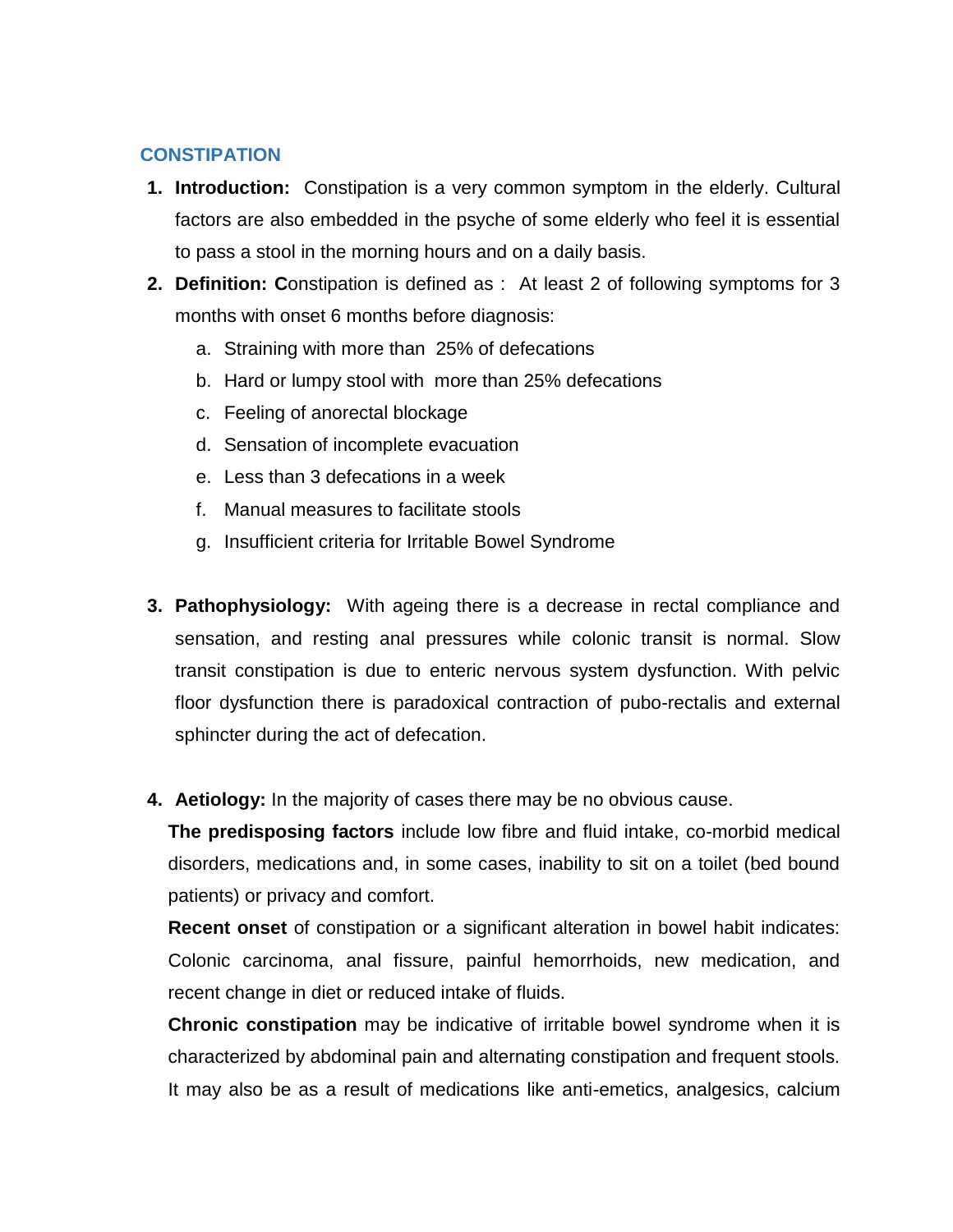channel blocker or anti-depressant drugs. Common supplements like iron and calcium, analgesics like opiates, anti-histamines and many other medications as well as systemic disorders like hypothyroidism or Parkinson's disease may also result in constipation. Constipation is increased during hospitalization, chronic illness or inability to have access to a suitable toilet facility.

## **5. Clinical Features:**

**a. General:** Patients may express constipation as infrequent, lumpy or hards stools, a need for excessive straining or manual evacuation, or a feeling of incomplete evacuation or blockage. However, a low stool frequency alone may not be the sole criterion for diagnosis of constipation. The clinician must look for symptoms and signs that indicate a serious illness. The aetiology and complications can be identified by a careful history, clinical examination including attention to the vital signs, evidence of dehydration, abdominal examination by palpation for tenderness and guarding, percussion for tympanic note suggestive of dilated gut loops, auscultation for increased or decreased bowel sounds, visual examination of the perianal area and gentle digital per rectal examination for fissure , hemorrhoids, rectal tone, faecoliths or impacted faeces or a mass.

# **b. Key questions**:

- i. What has been your usual bowel frequency and consistency?
- ii. Has there been a recent change towards constipation or is it longstanding (as far as you can remember)?
- iii. What is the consistency of stool? (Hard and pellet-like stools are due to slow transit. Hardness is also identified by need for enemas or digital evacuation)
- iv. Is the symptom explained by recent hospitalization, change in diet or starting of new medication or painkiller (codeine or similar product)?
- v. Is there history of habitual intake of purgatives, isabgol or over the counter home remedies (churan, pudin hara etc.)?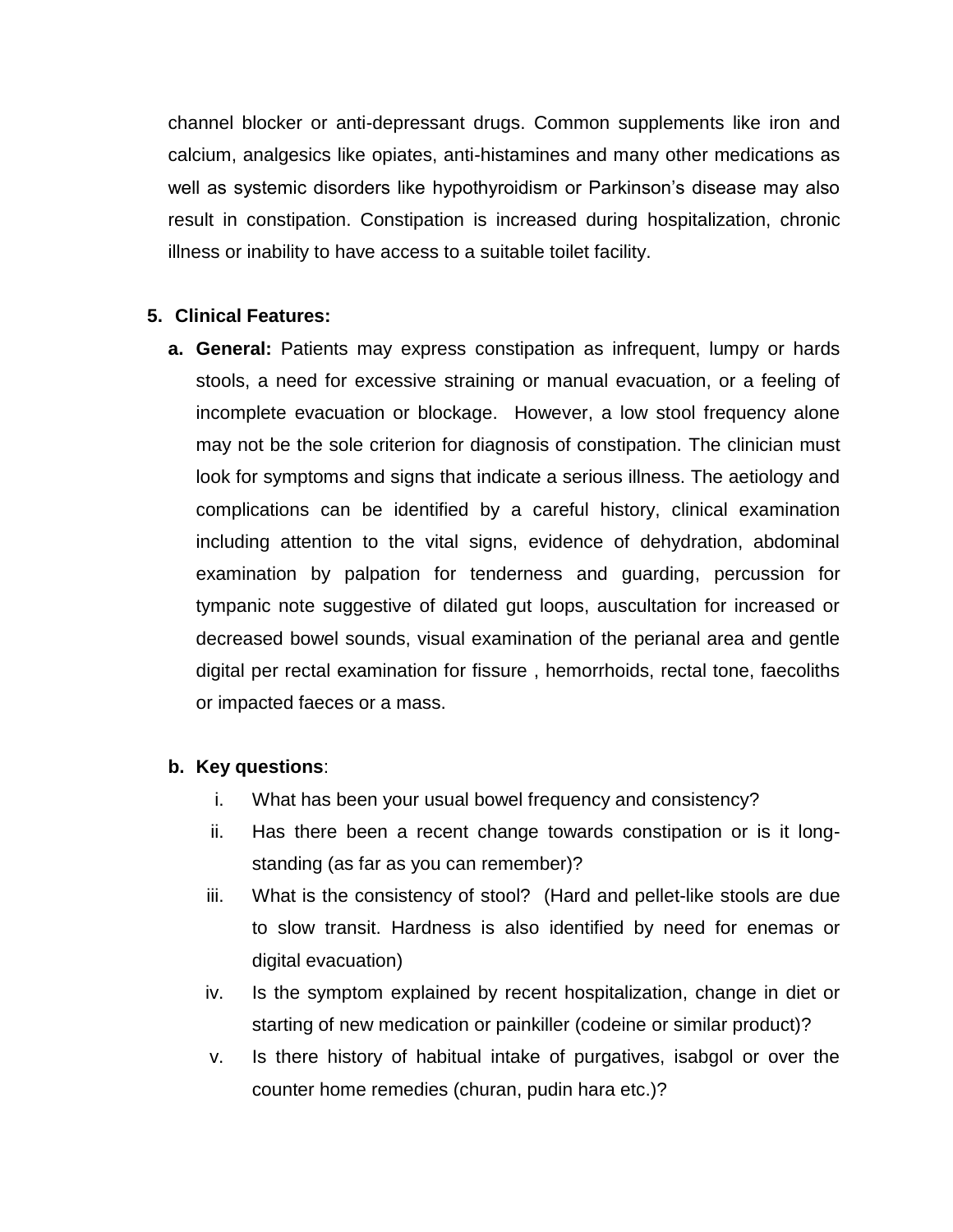vi. Is there pain in the abdomen? Is there vomiting? Is there blood in stools? Have you lost weight? Is there alternation with diarrhoea?

## **c. Alarm symptoms and signs** :

- i. Acute onset
- ii. Abdominal pain
- iii. Recent change in bowel habits or stool caliber
- iv. Weight loss
- v. Rectal bleeding
- vi. Anemia
- **6. Diagnosis:** Clinically constipation simply means hard, difficult to pass stools at a less than usual frequency. The diagnosis is made from history, clinical examination and definition (given above).
- **7. Complications**: Constipation is of major concern to an elderly patient:
	- a. Affects quality of life leading to depression
	- b. Acute Confusional state (delirium)
	- c. Fecal impaction
	- d. Large bowel obstruction
	- e. Rarely colonic perforation with a high mortality rate.

# **8. Treatment:**

# a. **General Measures**

- i. The history should identify the reversible causes of constipation, including drugs and recent change in diet.
- ii. A physical examination should rule out local causes like hemorrhoids, fissure and rectal mass.
- iii. Basic laboratory tests should be conducted to rule out underlying anemia or metabolic causes.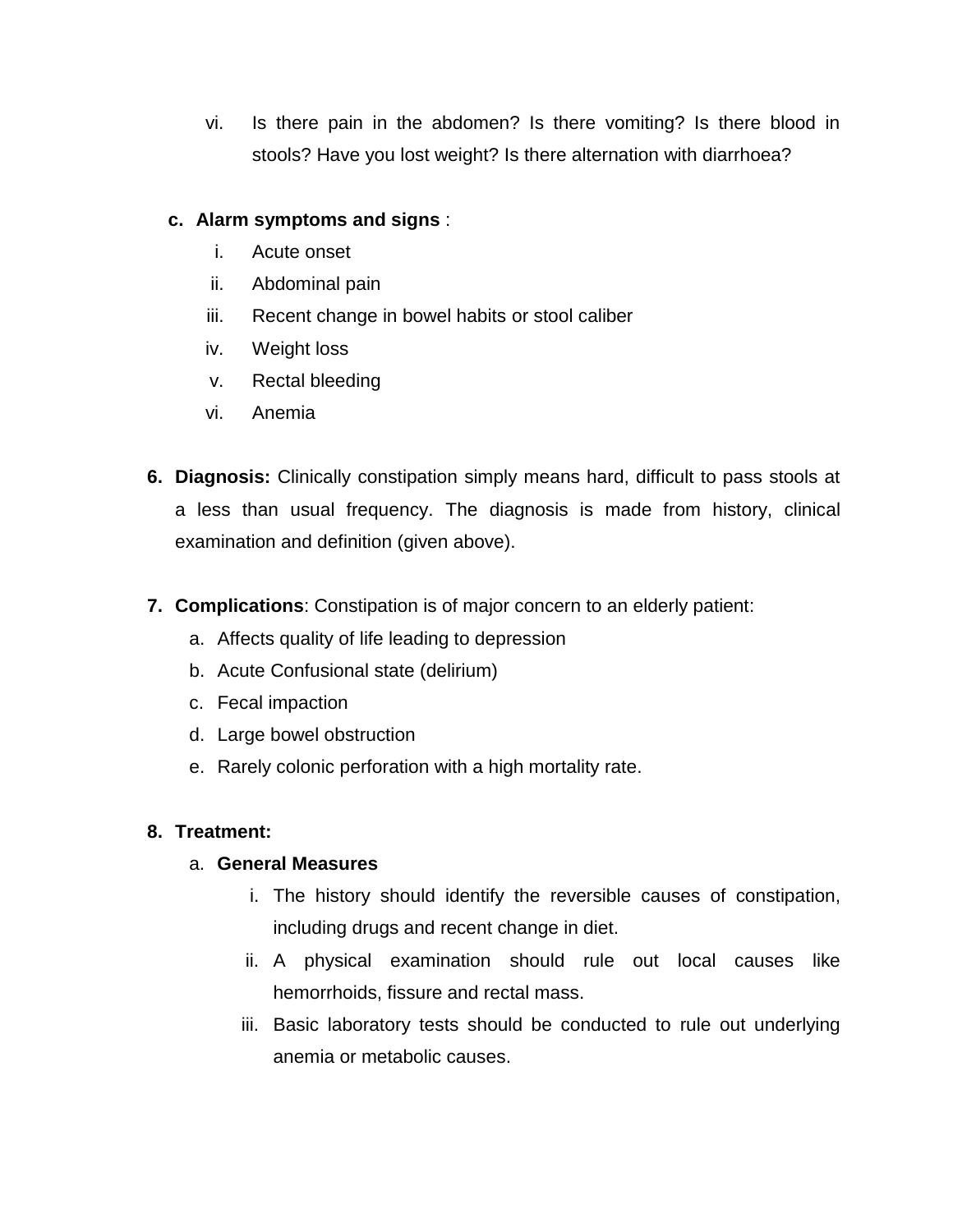- iv. Symptomatic treatment in ambulatory and stable patients may be considered as under:
	- a) High fiber diet (15-25 grams per day) which should include chapattis, porridge, raw or cooked vegetables, fresh fruits, greens.
	- b) Adequate intake of water (6-8 glasses of water per day) which may be modified depending on the other co-morbid illnesses.
	- c) Regular activity or exercise depending on underlying functional status.
	- d) Toileting schedule should be reinforced.

#### v. **Medications and other treatment include:**

- a) **Bulking forming agents**: Soluble (Psyllium), Insoluble Bran or methylcellulose and polycarbophil. Guargum is used in dose of one tablespoonful once or twice a day. A simple and freely available source of fibre is Psyllium (Isabgol) which increases water content and bulk of stool and reduces transit time. It contains about 5 grams of psyllium husk per tablespoonful. (Please refer to the product label) Fibre should not be used when patient is on Opioids for pain relief.
- b) **Osmotic agents**: They are not absorbed but attract water into the GIT e.g. Lactulose, Sorbitol (70%) and Polyethylene glycol (PEG). PEG3350 is a useful agent in a dose of 17 g in 240 ml water daily. It has onset in 6-24 hours. Lactulose is commonly used and safe 15-30 ml once to thrice daily.
- c) **Suppositories:** Dulcolax ( Bisacodyl ) 10 mg or Glycerin may be used once daily.
- d) **Enemas**: Mineral oil retention enemas (200 ml daily) is useful in cases with fecal impaction. Tap water enema (500 ml) may be used. Sodium phosphate enema (120 ml) may be used especially in pre-procedural preparation or acute constipation.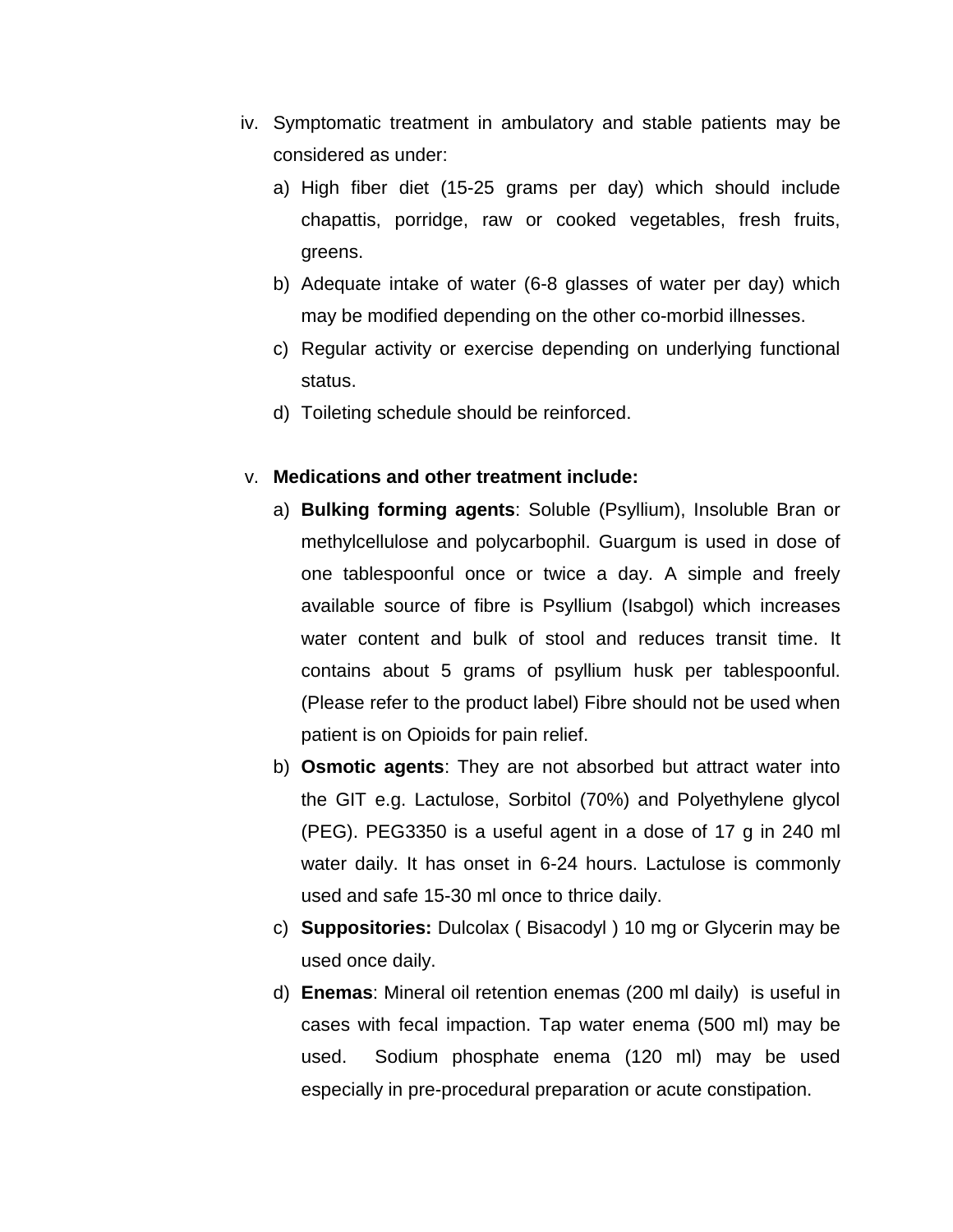- e) **Stool softeners / surfactants**: They increase water secretion and act as detergents by increasing water penetration into stool e.g. Docusate sodium 100 mg once or twice daily. The onset of action is 1-3 days.
- f) **Stimulants:** They directly stimulate peristalsis and reduce colonic absorption of water e.g. Senna ( 2 tablets PO twice daily), Bisacodyl (5-15 mg PO daily) are often used as rescue agents when osmotic agents have not provided a satisfactory response. Prune Juice 120-240 ml per day may work in 6-12 hours.
- g) **Saline laxative** : Milk of magnesia 15-30 ml daily ( should not be used in chronic kidney disease)
- h) Lubricants : Liquid paraffin
- i) **Newer agents**: Lubioprostone, chloride channel activator linaclotide, or prucalopride (5 HT agonist) can be tried in difficult cases but should be left to the discretion of the specialist.

# **9. Referral indications**

- a. Patient not responding to basic medical management
- b. Patient having severe constipation
- c. Acute abdomen (tenderness, guarding, reduced bowel sounds, obstruction or perforation).
- d. Patients with alarm symptoms mentioned above.

# **10.Key message**

- a. Constipation has many secondary causes but usually is primary
- b. Diagnosis is made by a good history and clinical examination
- c. Treatment should be initiated by adequate fibre in diet, appropriate fluid intake, physical activity, identification and management of local causes and removal of medications that cause constipation.
- d. Patients with alarm symptoms should be referred for appropriate investigations and management by a specialist.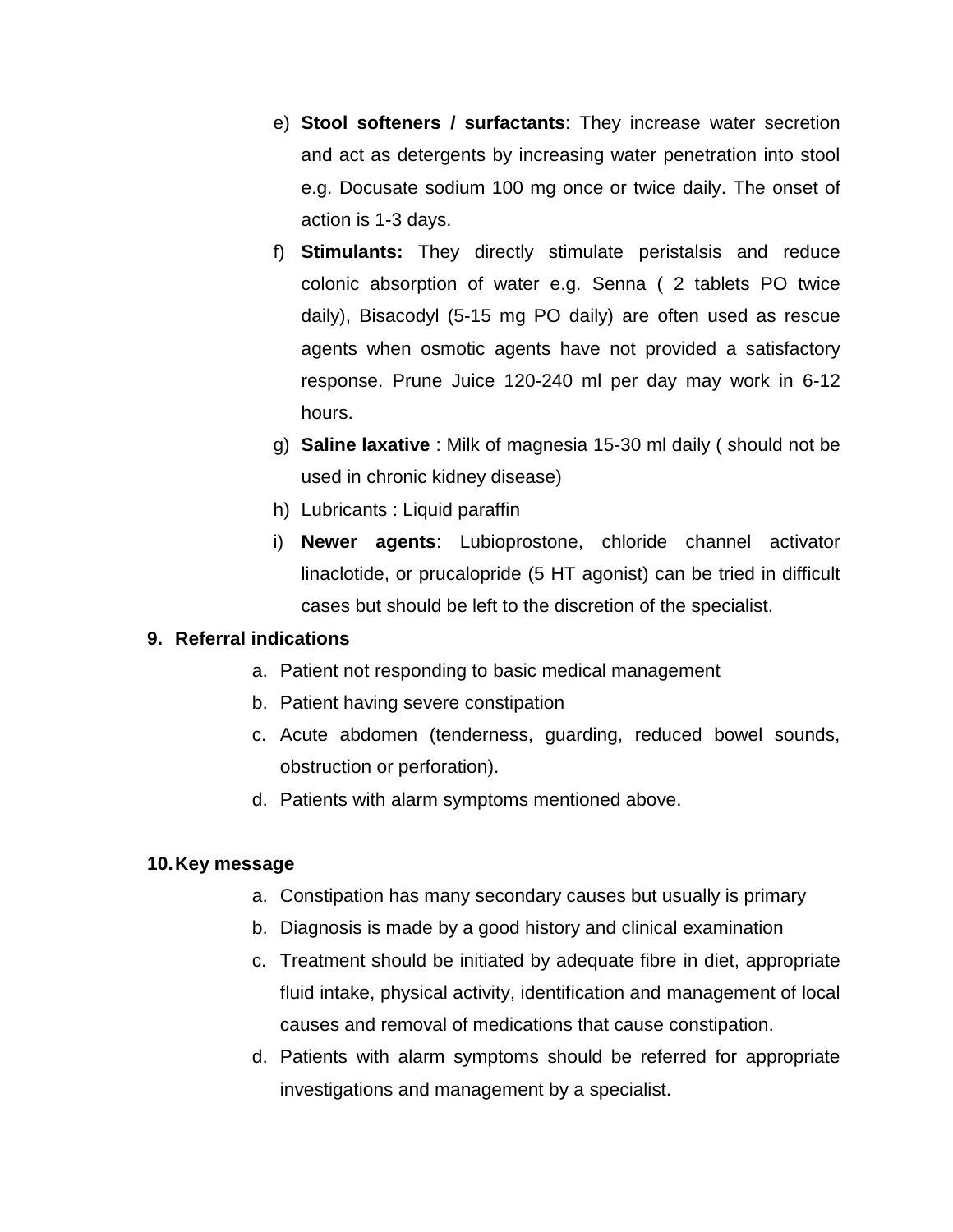#### **DIARRHEA**

- 1. **Introduction:** Diarrhea is exceedingly common problem and causing enormous toll of mortality, morbidity social inconvenience, loss of productivity and consumption of medical resources. It may often have adverse consequences in the elderly.
- 2. **Definition:** Diarrhea is defined as the passing of abnormal liquid or unformed stool at least 3 or more times in 24 hours. It is generally described by the patient as poorly formed, abnormally liquid stools at an increased frequency. It may be acute if duration is less than 2 weeks, persistent if 2-4 weeks and chronic if more than 4 weeks in duration.

#### 3. **Pathophysiology:**

- a. **Non-inflammatory diarrhoea**: It is usually watery, non-bloody, accompanied by bloating nausea, vomiting and suggestive of small bowel source. It is usually large volume diarrhoea. As there is disruption of normal absorption and secretory processes and is called secretory diarrhoea.
- b. **Osmotic diarrhoea**: Sometimes people drink lots of sugar containing fluids resulting in drawing of water into the bowel lumen through osmotic action and this is called osmotic diarrhea.
- c. **Exudative or inflammatory diarrhoea**: This is suggested by fever, the presence of blood and pus in stools. This form of disorder is usually due to colonic damage and is usually smaller in volume.
- **5. Aetiology:** Cholera and use of exogenous stimulant laxatives are examples of non-inflammatory diarrhoea. Other causes are viruses, Giardia, preformed toxins from Staphylococcus aureus, Bacillus cereus or enterotoxogenic E coli. Common pathogens suggestive of infections including dysentery include Entamoeba histolytica (Amoebiasis), Entero-hemorrhagic E coli, Shigella, Salmonella, Yersinia, Campylobacter. Osmotic diarrhoea may occur in a chronic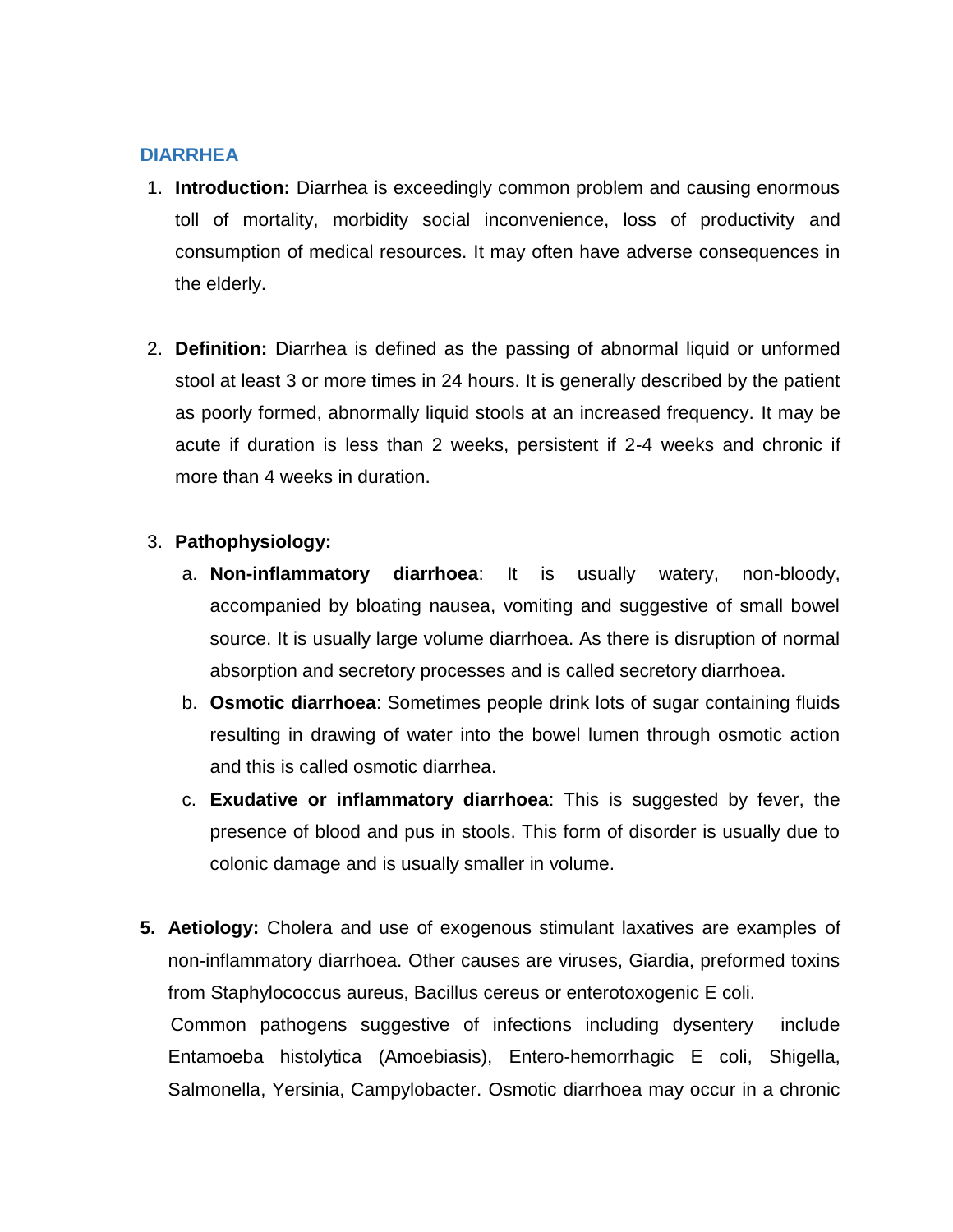form in pancreatic disease, celiac disorders as well as with use of osmotic laxatives or high sugar foods.

## **6. Clinical Features:**

- a. **Acute Diarrhoea:** Diarrhea is usually self limited but may have serious consequences in elderly (over 70 years) , frail persons, those having multiple co-morbid illnesses, hospitalized or nursing home patients and those who have recently taken antibiotics. Most cases of diarrhoea are self-limited and do not need extensive work-up. The most common causes are infectious agents, pre-formed toxins, or medications. Infective causes need to be differentiated from non-infectious causes.
- b. At first it is important to identify whether the patient has some other conditions that may **mimic diarrhoeal illness**:
	- i. **Pseudo-diarrhoea**: In this there is frequent passage of small volumes of stools often with a feeling of tenesmus, incomplete evacuation, rectal urgency. This is seen in IBS and proctitis.
	- ii. **Fecal incontinence**: while diarrhoea may precipitate incontinence in the elderly, it is usually a result of structural ano-rectal problems and neuro-muscular disorders.
	- iii. **Overflow diarrhoea**: Among elderly, there may be spurious diarrhoea as a result of fecal impaction resulting in leakage and soiling of diapers or bed-clothes which is often attributed to "diarrhoea" by the relatives and patients. Simple rectal examination will identify fecal impaction.

#### c. **Key Questions in a case with diarrhoea**

- i. What is the duration of symptoms?
- ii. Is it intermittent, persistent or chronic? (if  $> 2$  weeks duration)
- iii. If acute (<2 weeks) were other people also affected?
- iv. Was there any dietary indiscretion?
- v. Is there vomiting or fever?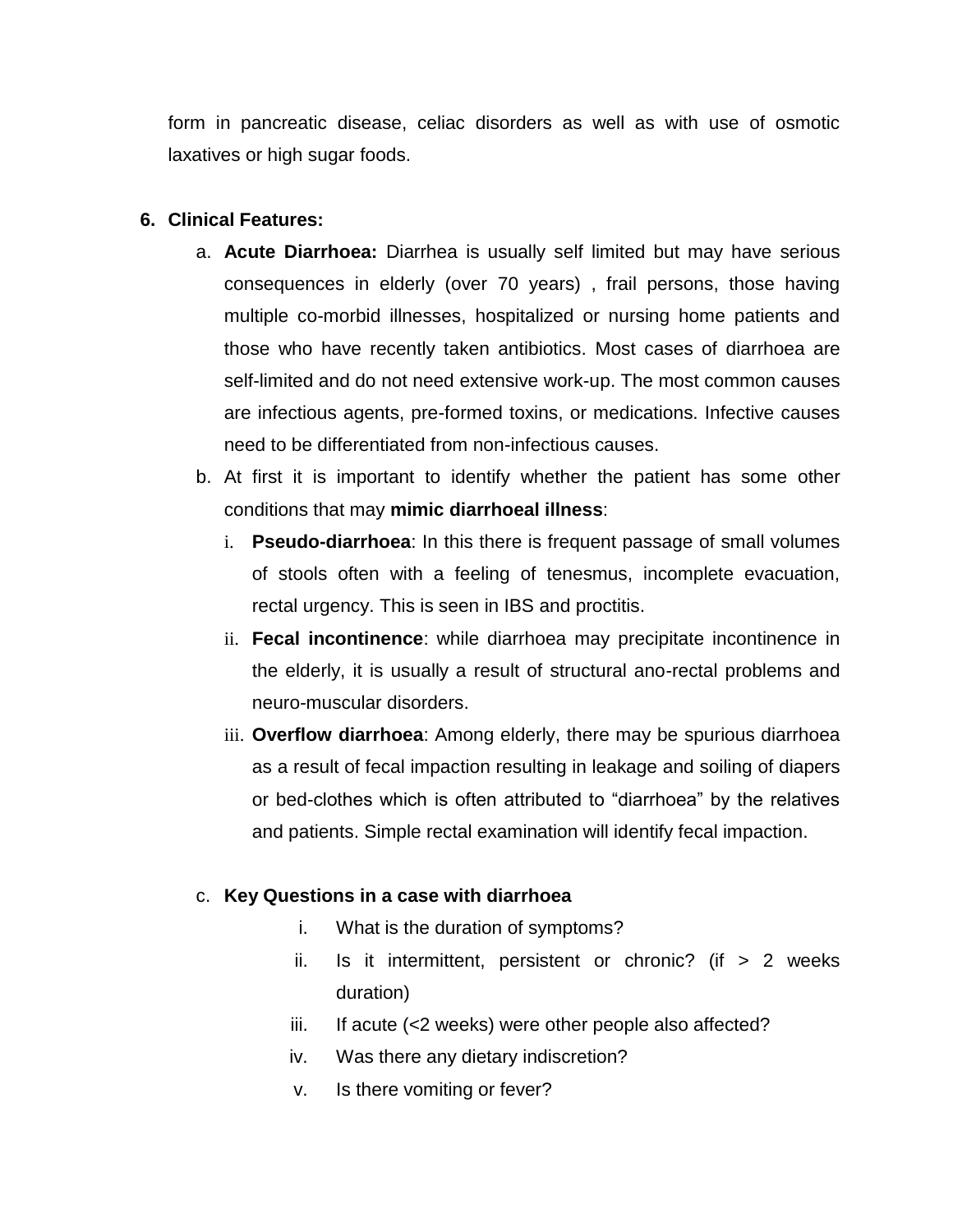- vi. What is the stool frequency and consistency?
- vii. Is the stool watery, semi-formed, frothy, floating in the pan and difficult to flush? Is defecation painful?
- viii. Is the passage of stool related to meal intake?
- ix. Is there history of laxative use? Has there been recent antibiotic use?
- x. Is there blood in stools?
- d. **History related to aetiology**: A history of intake of stale, undercooked, poorly refrigerated or improperly stored food products including dairy products, butter, creams or meat products, contaminated water may identify the aetiology. One of the common modes of transmission is through faeco-oral route promoted by poor hand hygiene. The occurrence of community outbreaks may indicate a common source including cholera. A variety of medications including laxatives may also lead to diarrhoea. Some elderly people who travel to places of pilgrimage and may consume uncooked food or contaminated water may also develop diarrhoea or dysentery. Disturbances of flora by antibiotics can lead to Clostridium difficile related diarrhoea*.*

#### e. **Alarm Symptoms and Signs** :

- i. The occurrence of high fever (over 38.5 C)
- ii. Abdominal pain or tenderness.
- iii. Bloody diarrhoea
- iv. Duration of over 48 hours without improvement
- v. Profuse or troublesome diarrhoea (over 6 stools per day)
- vi. An older (over 70 years) and frail patient
- vii. Evidence of dehydration or metabolic disturbance: loss of skin turgor, altered sensorium, postural symptoms, including postural hypotension, loss of skin turgor, tachycardia , increased respiratory rate, decreased urine output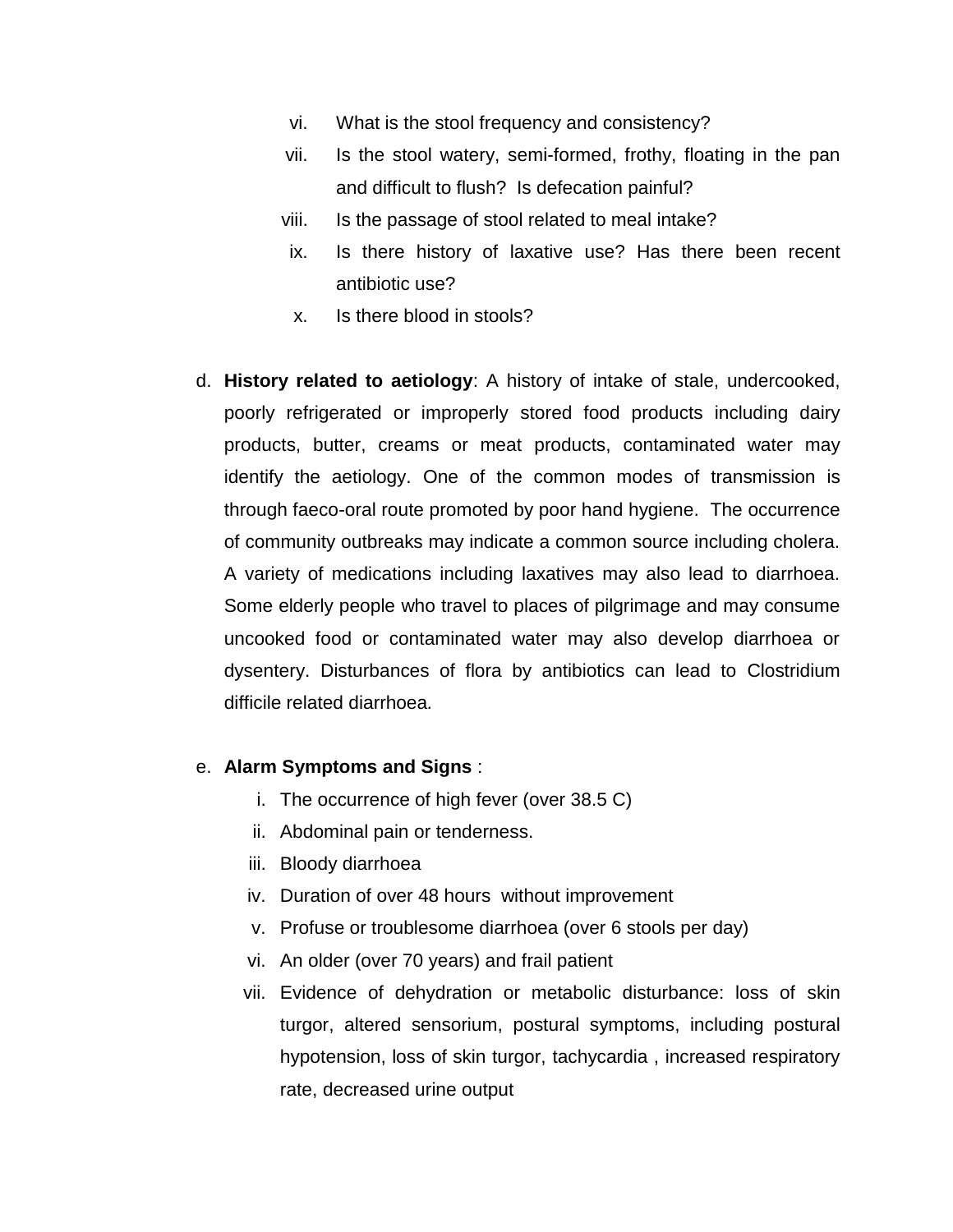- viii. Exhaustion due to frequently going to the toilet. (As most toilet facilities in rural settings are of Indian type, the patient may have difficulty in squatting.)
- ix. Immunocompromised patients i.e. those on steroids, chemotherapy or post-radiation for cancer, or the occasional case with HIV infection
- **7. Diagnosis:** Most episodes of acute diarrhea are mild and self-limited and do not justify the cost diagnostic or pharmacologic interventions. The decision to evaluate acute diarrhea depends on its duration, severity, frequency, consistency and volume, presence of blood, fever, and host related factors. Other factors include the presence of abdominal pain, cramping, recurrent or profuse vomiting, and multiple co-morbid illnesses. The cornerstone of diagnosis in those suspected of severe acute infectious diarrhea is a stool examination for ova, cysts, parasites and culture for bacterial pathogens. Evaluation for Clostridium difficile toxin is considered in hospital or antibiotic related diarrhoeas.
- **8. Complications:** include dehydration, hypotension, electrolyte imbalance, sepsis, anemia, renal failure and cardiovascular collapse.

#### **9. Treatment:**

- a. Important preventive practices include:
	- i. Hand washing before and after food intake and toilet use.
	- ii. Avoid consumption of unwashed cut fruit, stale food and items sold by street vendors.
	- iii. Ensure proper storage and refrigeration of perishable items of food including bakery, butter and cream, foods and meat products.
	- iv. Drink boiled and cooled water.
- b. Treatment :
	- i. Fluid and electrolyte replacement are of importance to all forms of diarrhea. Mild diarrhoea may easily be treated with oral fluids containing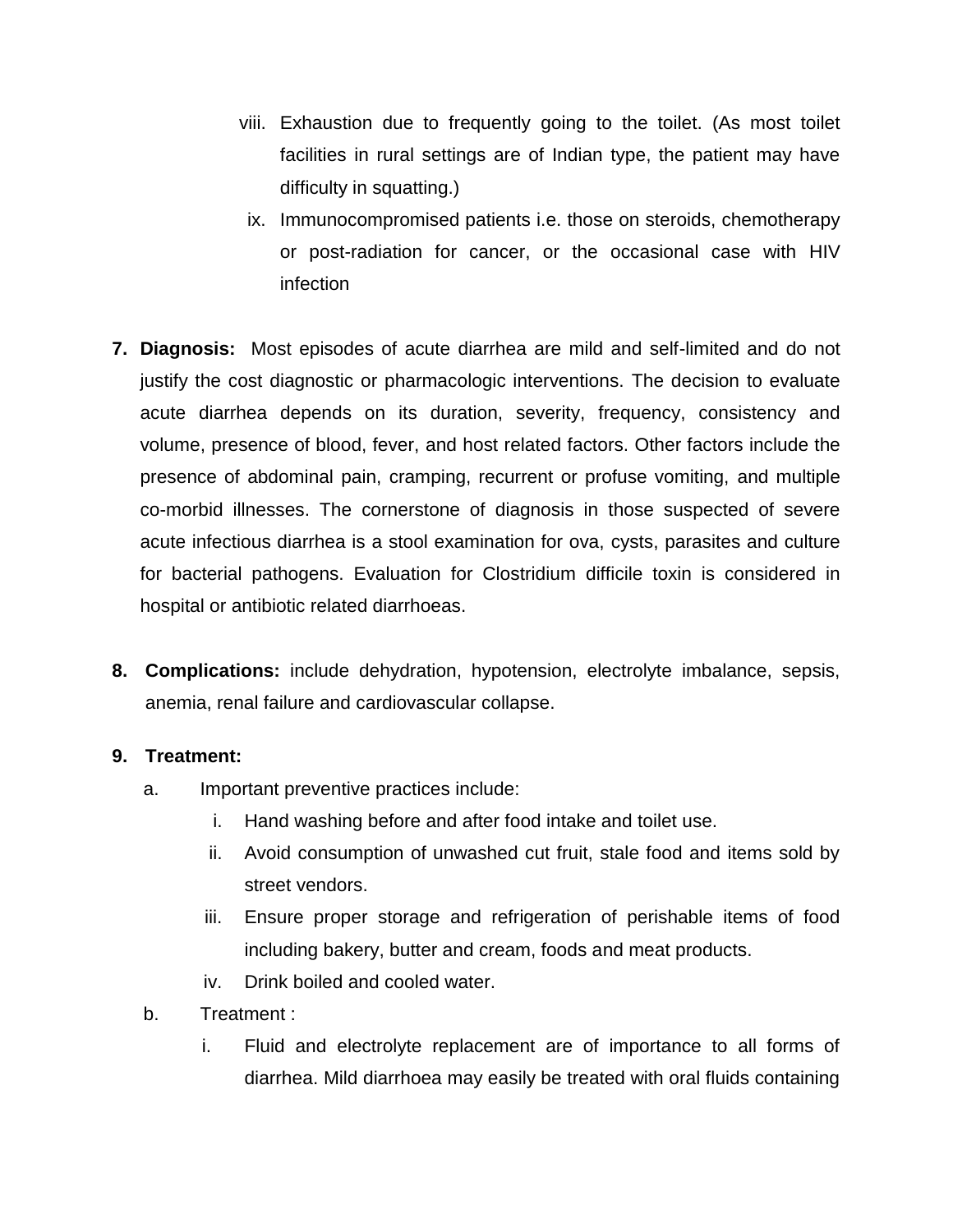carbohydrates and electrolytes. Patients must avoid fats, milk, high fibre foods, caffeine and alcohol. They may consume tea, soups, bananas, rice, toast and flat carbonated beverages.

- ii. A convenient homemade mixture consists of  $\frac{1}{2}$  tsp salt, 1 tsp baking soda, 8 tsp sugar , 240 ml orange juice in one litre water (boiled and cooled). Alternatively Oral Rehydration Solution may be used which is freely available in health care facilities.
- iii. Intravenous fluids may be given depending on the severity of the condition, and either Ringer's lactate or Normal saline may be administered.
- iv. In moderately severe non-bloody diarrhea, loperamide, [bismuth](https://en.wikipedia.org/wiki/Bismuth_subsalicylate)  [subsalicylate](https://en.wikipedia.org/wiki/Bismuth_subsalicylate) and probiotics are useful. Loperamide should be avoided if there is fever, blood in stools or other suggestion of inflammation. When used, the dose is 4 mg orally followed by 2 mg with each loose stool and not exceeding 8 mg per day. It is however, suggested that any severe diarrhoea should be admitted or referred to the nearest facility where IV fluid replenishment and other measures can be instituted.
- v. Racecadotril 100 mg thrice a day has also been used for symptomatic relief of troublesome voluminous diarrhoea. It should be tried along with other measures in acute watery diarrhoea.
- vi. In cases with dysentery, empirical antibiotic trial with a Ciprofloxacin 500 mg twice daily for 5 days and Metronidazole 400 mg twice daily may be initiated with regular observation.
- **10.Referral** If no symptomatic improvement occurs or if the condition worsens early referral or admission to the nearest health care facility should be considered. Please refer to the alarm symptoms and signs mentioned above.

#### **11.Key messages:**

a. Diarrhoea in the elderly may be just a self limited illness causing mild inconvenience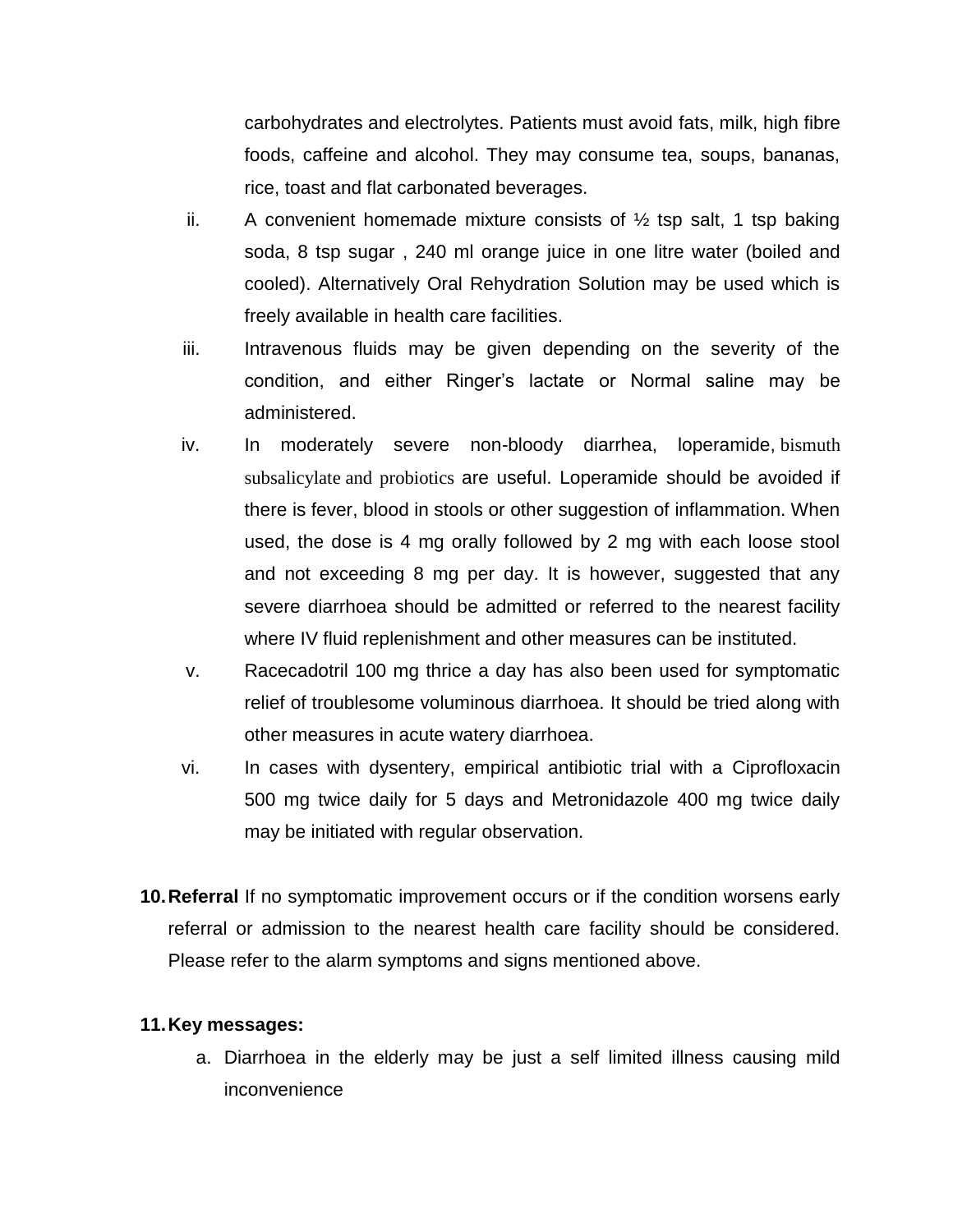- b. In the frail elderly, it leads to serious complications including hypotension, shock, sepsis, metabolic disturbances and death.
- c. It is important to recognize alarm symptoms and signs and plan early replenishment of fluids, antibiotics and referral for management of complications.

## **DYSPEPSIA, GASEOUSNESS, GASTROESOPHAGEAL REFLUX (GERD)**

1. **Introduction:** These symptoms are common in elderly and may have some overlap and are discussed under a common heading. Dyspepsia may be described by some patients as "indigestion". It needs to be distinguished from gastro-esophageal reflux or peptic ulcer disease which may have some overlapping symptoms. Gaseousness is also an important complaint in elderly.

## **2. Definition:**

- a. Dyspepsia is a common acute or chronic problem characterized by sometimes vague combination of upper abdominal discomfort, burning, pain, feeling of fullness, early satiety and reflux symptoms.
- b. Gastroesophageal Reflux Disease (GERD): The symptoms consist of return of gastric contents into lower esophagus or mouth with a sour taste and heartburn are suggestive of GERD.
- c. Gaseousness is another common complaint with features of belching, bloating, abdominal fullness and flatulence.

# **3. Pathophysiology :**

- a. **Dyspepsia:** It may have no underlying cause or may be associated with peptic ulcer and GERD. Often it is related to delayed gastric motility and decreased gastric compliance.
- b. **GERD:** The LES and crural diaphragm are a complex sphincter mechanism for preventing reflux. Incompetence of this mechanism is due to: Transient relaxation of LES by gastric distension induced vaso-vagal mechanisms;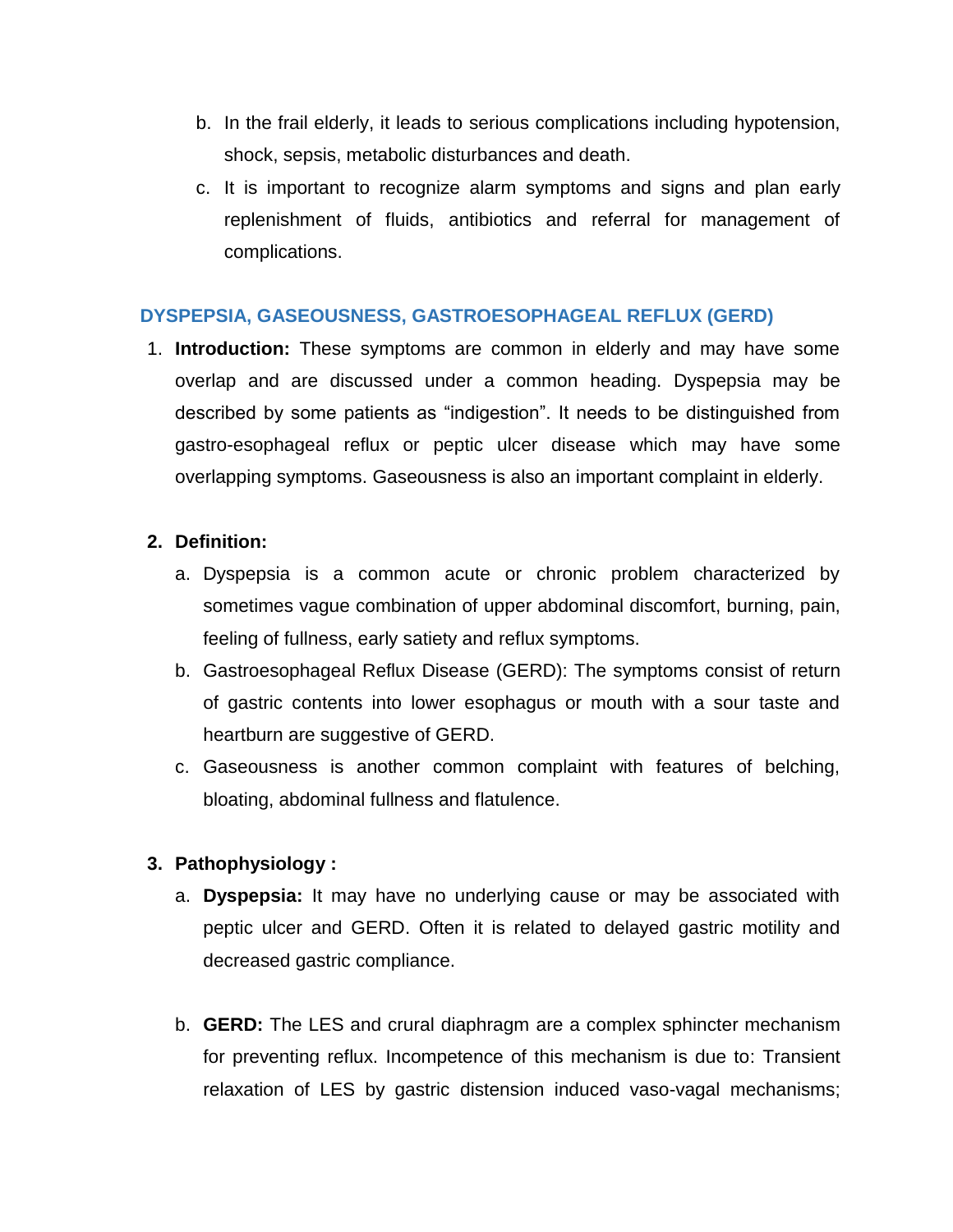hypotensive LES; anatomic distortion of esophagogastric junction usually by hiatus hernia. Factors that exacerbate this are obesity, gluttony, gastritis, esophagitis, delayed gastric emptying. A transient lower esophageal sphincter (LES) relaxation that results in belching is quite normal.

c. **Gaseousness:** It may be due to excessive gas production, abnormal intestinal transit, or increased visceral sensitivity. Carbohydrate malabsorption (lactose intolerance or starch), high fibre diets or bacterial overgrowth lead to excess gas production. Dysmotility due to diabetes mellitus may result in gastroparesis. Increased visceral sensitivity may have an association with Irritable Bowel Syndrome and functional dyspepsia.

# 4. **Aetiology:**

- a. **Dyspepsia** 
	- i. **Acute dyspepsia** may occur due to eating "heavy" meals, swallowing too quickly without proper chewing or drinking too much alcohol or coffee. Numerous medications may be associated with dyspeptic symptoms, the most important being NSAIDS, Aspirin, Antibiotics, corticosteroids, and iron. Dyspeptic symptoms may also occur with use of tobacco products, as well as consumption of chocolates and mint.
	- ii. Chronic dyspepsia: no definite organic cause can be determined in the majority and it is called **functional dyspepsia**. Although it is benign, it is also difficult to treat.
	- iii. Dyspeptic symptoms may be associated with peptic ulcer disease or gastro-esophageal reflux disease. Helicobacter pylori is an uncommon cause of dyspepsia in the absence of peptic ulcer disease. Dyspeptic symptoms may rarely be indicative of gastric or esophageal cancer. Patients with diabetes mellitus can present with dyspepsia as a result of gastroparesis.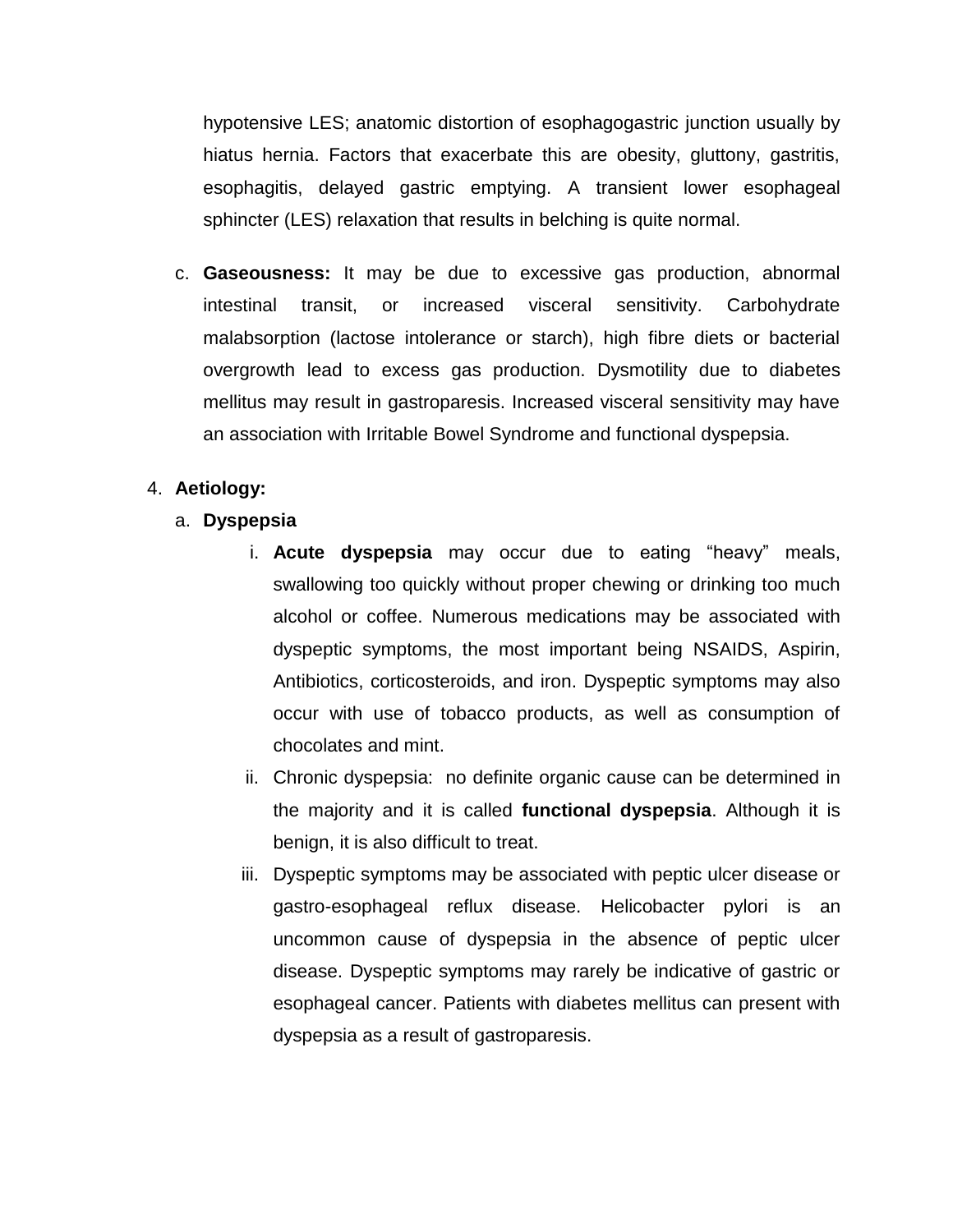- iv. Obesity, chronic kidney disease, abdominal hernias, intestinal ischemia, giardiasis and coronary artery disease may be accompanied by dyspeptic symptoms.
- v. Pancreatic cancer, chronic pancreatitis, cholelithiasis or choledocholithiasis may also need to be differentiated from dyspepsia. The severity of pain, radiation and accompanying symptoms and signs may help to make the differentiation.
- b. **Gastroesophageal reflux** is characterized by heartburn exacerbated by meals, bending or lying down. The distension of the stomach results in transient lower esophageal sphincter relaxation. Sometimes, the LES is incompetent and results in more severe symptoms.
	- i. Hiatus hernia may lead to non-erosive GERD or erosive esophagitis and sometimes Barrett's esophagus.
	- ii. Obesity may contribute to GERD.
	- iii. The refluxed secretions whether acid, bile or alkaline pancreatic secretions may all cause mucosal damage. However, if cleared rapidly, by the peristaltic movements or neutralized by salivary bicarbonate the damage may be mitigated. When these protective mechanisms are lost, due to anti-cholinergic medications or loss of salivary secretions due to Sjogren's or radiation induced loss of salivary secretions, damage may occur. Gastroparesis may also exacerbate GERD.
- c. **Bloating or gaseousness** can occur due to air swallowing which occurs if food is gulped, or by dietary indiscretion due to excess fat intake and carbohydrate mal-digestion or high fibre diets. Some food and beverages that can cause bloating are beans, peas, lentils, broccoli, cauliflower, cabbage, onions, coffee, carbonated drinks and beer.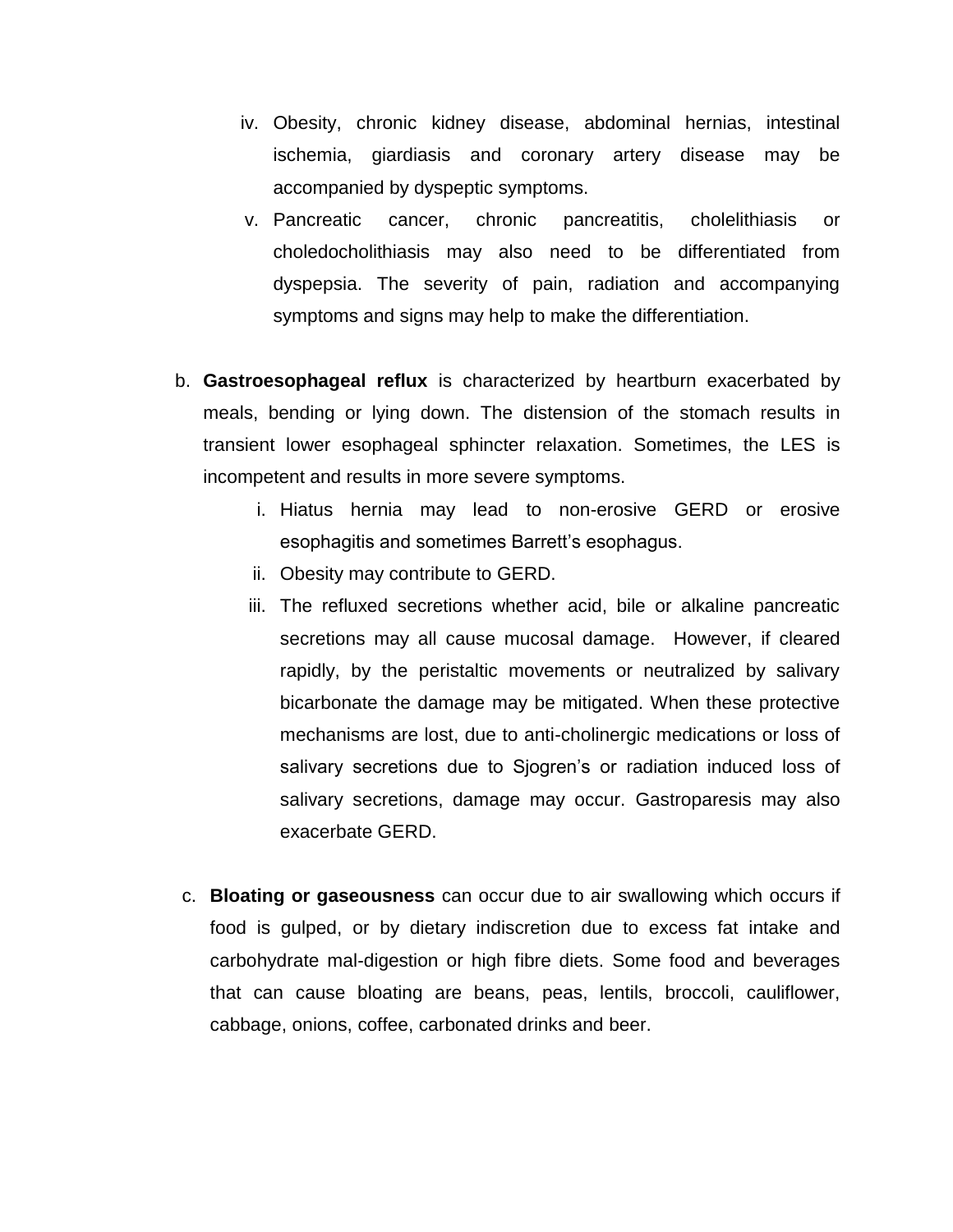#### **5. Clinical features**

- a. **Dyspepsia** is a common condition and usually describes a group of nonspecific symptoms rather than one predominant symptom. These symptoms include: Abdominal pain, discomfort or burning, [bloating,](http://www.webmd.com/digestive-disorders/diarrhea-10/bloated-bloating) feeling uncomfortably full after eating, [nausea](http://www.webmd.com/digestive-disorders/digestive-diseases-nausea-vomiting) or loss of appetite. History should include recent medications, excessive alcohol or coffee consumption. It should also identify recent stressful events or depression. The physical examination may be non-contributory but should be conducted to identify organic disorders.
- b. **GERD** symptoms are mainly heartburn that occurs 30-60 minutes after food and on lying down. Patients may complain of regurgitation i.e. spontaneous reflux of sour or bitter gastric contents into the mouth. Some patients may develop dysphagia due to erosive esophagitis or stricture. Accompanying symptoms include chronic cough, asthma, laryngitis, sore throat and chest pain. Coronary artery disease should be ruled out in elderly who may have atypical symptoms.
	- c. Patients with epigastric pain are often described as having "**ulcer-like dyspepsia**" while those with heartburn have "**reflux like dyspepsia**".
	- d. **Key Questions** for dyspepsia, GERD and Gaseousness:
		- i. Is the discomfort an abdominal pain, fullness or burning?
		- ii. For how long has it been present?
		- iii. Where is the discomfort located? Does it radiate?
		- iv. Is there nausea or vomiting?
		- v. What is the relation to food, any particular kind of food or medication?
		- vi. How does it increase? What factors alleviate the discomfort?
		- vii. Does use of antacids relieve the symptom?
		- viii. Is there a feeling of bloating? Does wind move up or down?
		- ix. Is there vomiting or diarrhoea?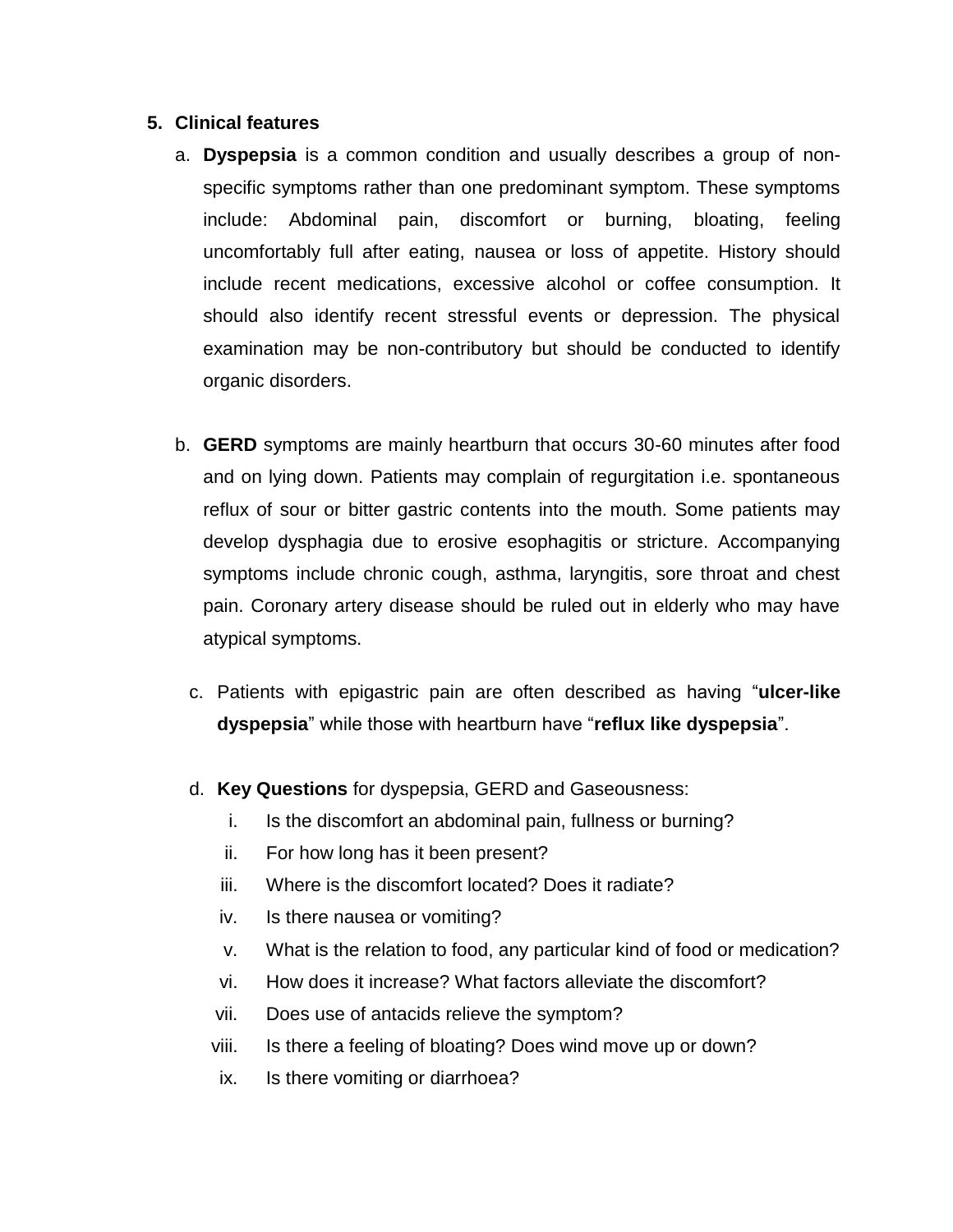- x. Is there excessive salivation or filling of mouth with sour or tasteless fluids?
- xi. Does food (solid or liquid) stick in the throat? Is it mainly to solids or to both solids and liquids? Is it transient or increasing?
- xii. Is there weight change? Is there a change in appetite?
- e. **Alarm symptoms** and signs that would indicate a serious disorder needing further investigation include:
	- i. New onset dyspepsia
	- ii. Odynophagia
	- iii. Significant dysphagia
	- iv. Weight loss
	- v. Anemia
	- vi. Persistent vomiting, severe or persistent pain
	- vii. Hematemesis, malena
	- viii. Palpable abdominal masses or supra-clavicular lymph nodes.
	- ix. Symptoms do not get relieved by 4-8 weeks of empirical treatment.
- 6. **Diagnosis**: A general principle is to perform only limited and directed diagnostic testing of selected individuals. The signs and symptoms indicative of a serious disorder would require upper gastrointestinal endoscopy, abdominal X-Ray and ultrasound. Once serious disorders are excluded patients are treated empirically. If a patient has severe dysphagia, a barium swallow may be indicated. Indications for esophageal manometry and pH measurement are best decided by a gastroenterologist. Upper GI Endoscopy may be indicated in obese white men over 50 years, with a history of smoking or a family history of GI malignancy and in females with multiple of these risk factors. These decisions are best left to the gastroenterologist.
- 7. **Complications:** Patients with chronic reflux symptoms may develop
	- a. Chronic esophagitis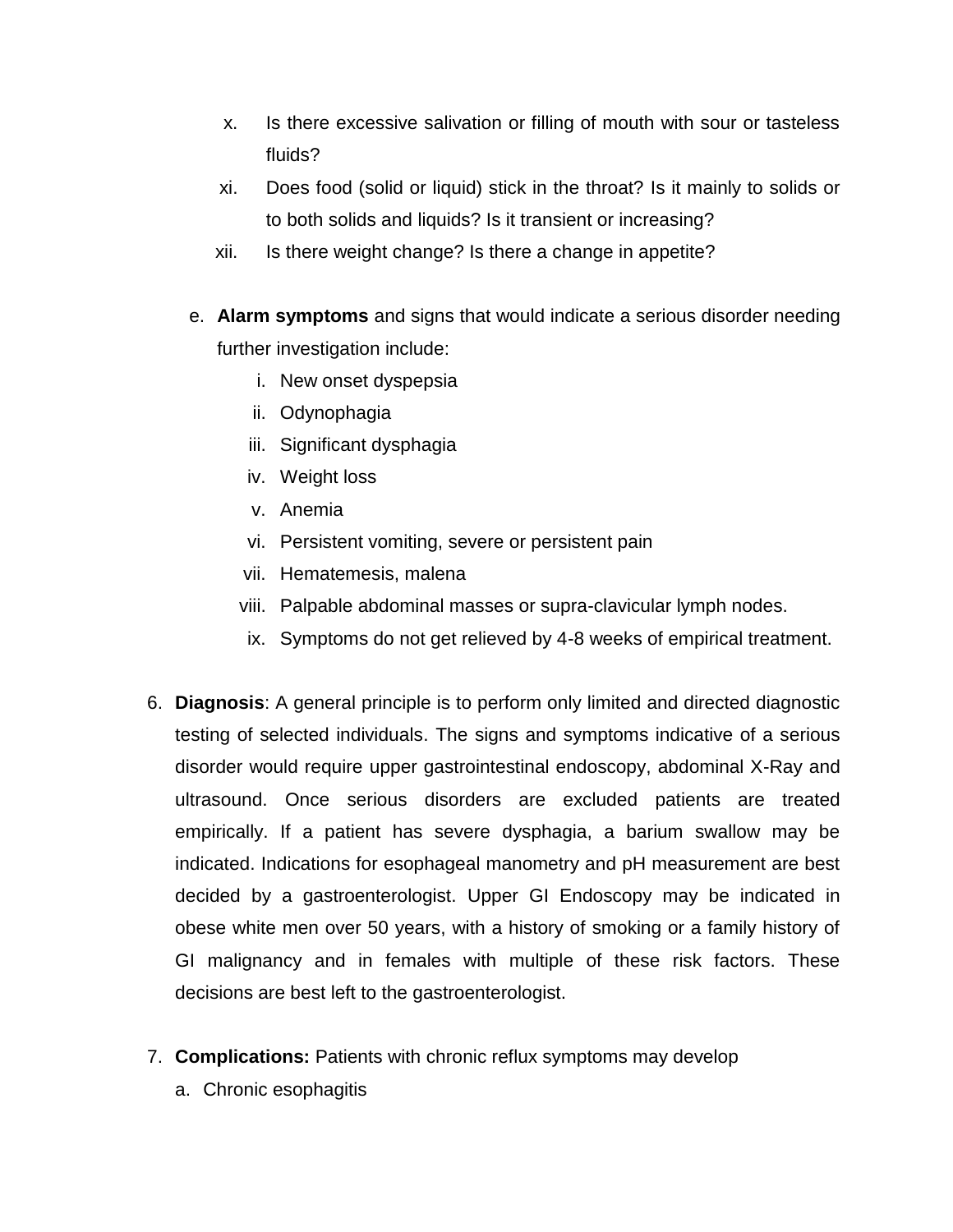- b. Bleeding
- c. Stricture
- d. Barretts' metaplasia: esophageal mucosa changes from squamous to columnar epithelium.
- e. Adenocarcinoma

## **8. Treatment:**

- a. General Principles: Treatment for mild indigestion includes reassurance, dietary advice on foods to avoid (spicy or oily foods) or to eat food in an unhurried manner. Taking small frequent meals may be useful in some cases. Acidic foods should be removed from the diet (citrus, tomatoes, spices). Items that precipitate reflux can be avoided (fatty foods, chocolates, peppermint, alcohol and smoking cigarettes). Obese patients may be encouraged to lose weight. Patients should avoid lying down for 3 hours after meals and should raise the head end of the bed by six inches at night to prevent reflux.
- b. Mild reflux symptoms can be relieved by antacids for symptomatic relief and H-2 receptor antagonists (Ranitidine). The usual dose of ranitidine is 150 mg orally twice daily taken 30 minutes before meals.
- c. When GERD or dyspeptic symptoms are troublesome, a trial of proton pump inhibitors should be given for 4 weeks especially in those who have "ulcer like dyspepsia" or "reflux like dyspepsia". The usual agents are given in once daily doses taken 30 minutes before meals and include: Pantoprazole 40 mg, Omeprazole 20 mg or Rabeprazole 20 mg. In situations where relief is inadequate, twice daily dosing of the above agents can be tried. Once relief of symptoms occurs, the PPI can be withdrawn after 8-12 weeks and used as "on demand" or intermittently for short courses.
- d. For disease that is unresponsive to this therapy, after adequate duration i.e. 8 weeks, the patient should be referred to a gastroenterologist for evaluation and Upper GI endoscopy.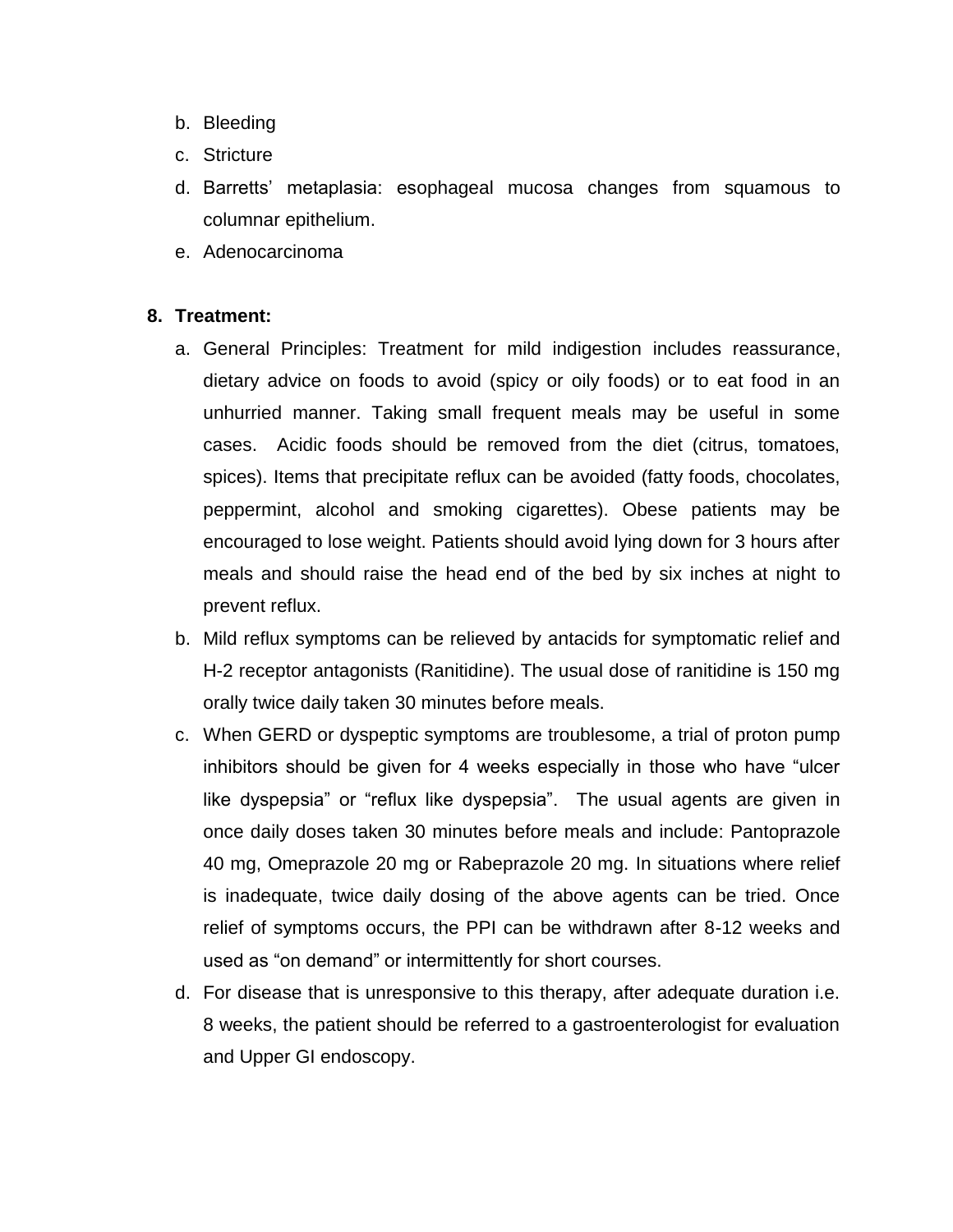- e. Other agents : Alginate is a polymer that can be used to reduce post-prandial reflux episodes. In some cases a trial of amitriptyline in dosage of 10-25 mg per day has been found useful by moderating the visceral afferents. This drug may not be well tolerated by elderly. Escitalopram has also been found useful in some cases. Some herbal treatment may also help e.g. peppermint or caraway ( kala jeera).
- f. Patients with resistant reflux disease may benefit by Nissen fundoplication which can be performed laparoscopically.
- 9. **Referral**: This is required if there are alarm symptoms or failure of relief after 8 weeks of empirical treatment.

#### 11.**Key messages** :

- a. Indigestion or dyspepsia is a common problem in elderly
- b. It is usually benign but serious gastrointestinal disorders should be considered.
- c. Upper GI endoscopy may be helpful in cases with alarm symptoms or signs
- d. Basic treatment is by dietary modification and acid suppression by proton pump inhibitors or H-2 blockers and in some cases treatment of H Pylori infection.

#### **ANOREXIA**

- 1. **Introduction:** One of the common symptoms encountered by the clinician is the occurrence of loss of appetite or anorexia in the elderly. It is disturbing for the relatives who often try forcing food into the mouth of the reluctant elderly patient.
- **2. Learning objectives:** At the end of this module the trainee should be able to:
	- a. Provide an investigative plan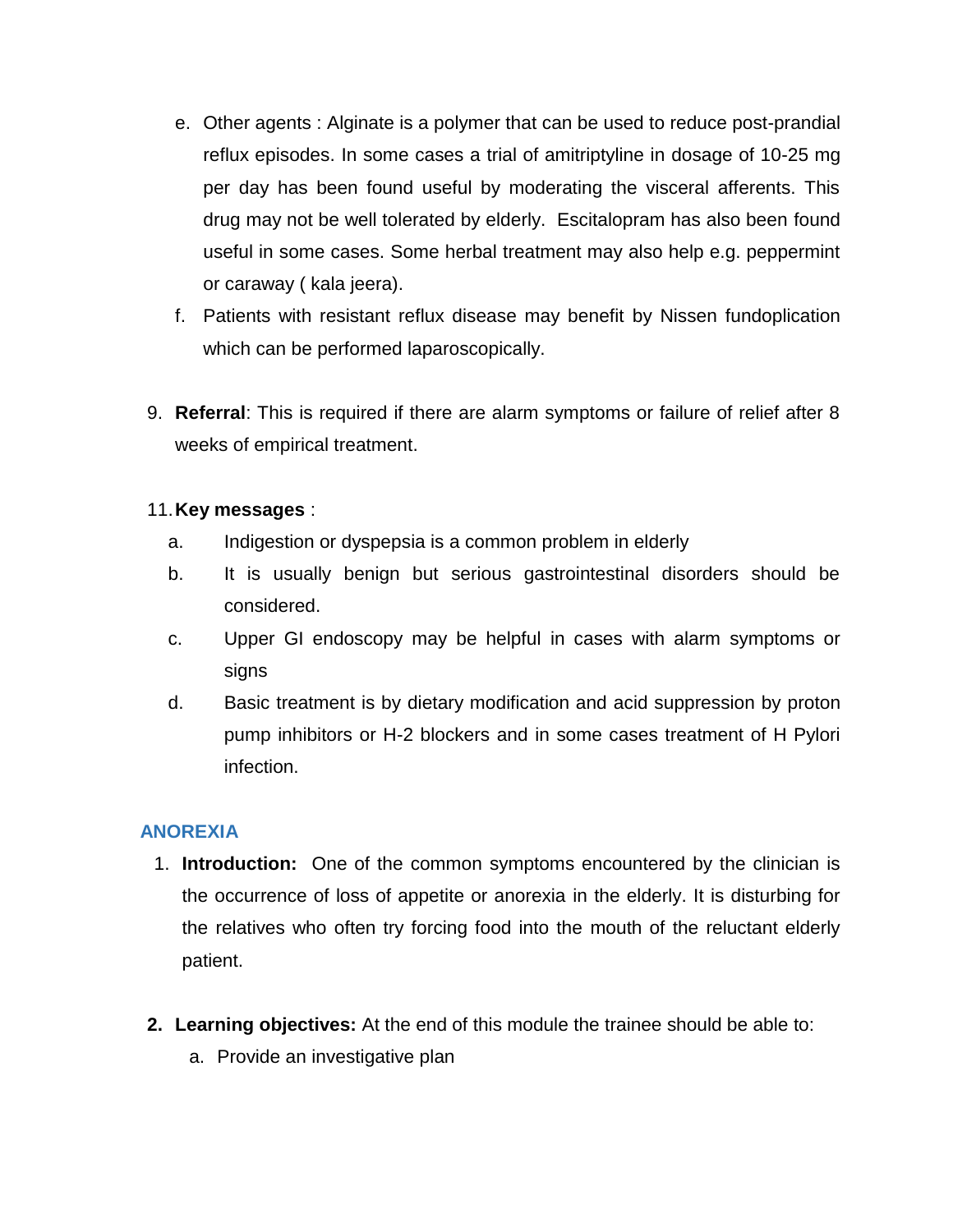- **3. Definition:** Anorexia of aging is loss of appetite or decreased food intake in late life.
- **4. Pathophysiology:** Elderly have a variety of physiological changes, co-morbid disorders, and medications, socioeconomic and psychological conditions that influence appetite or desire for food intake. This is controlled by a complex process which works in favour of ensuring that the feeding drive is unimpaired. It is modified by aging at multiple levels resulting in anorexia of aging. In brief, appetite is influenced by many factors integrated in the hypothalamus including neural, hormonal and metabolic. Vagal inputs include gut distension; hormonal signals include leptin, insulin, cortisol and gut peptides (ghrelin, cholecystokinin and peptide YY), metabolic signals include glucose. Chronic low-grade inflammation in elderly may exacerbate the symptoms. Also important are psychological and cultural factors. The sense of smell and taste decrease at different rates with age and may make food unpalatable.

## **5. Aetiology:**

- a. In an acute form, anorexia may be due to viral hepatitis, recent drug intake, gastritis, or anxiety and stress. A variety of medicines especially polypharmacy contribute to anorexia.
- b. Longer duration or persistent anorexia may occur in depression, malignancy, tuberculosis, anemia, hypothyroidism, apathetic hyperthyroidism or psychogenic conditions.
- c. Monotonous foods, difficulty in chewing, ill-fitting dentures, smoking may contribute to anorexia.
- d. An inability to buy, cook and eat food due to functional impairment as well as social isolation may influence food intake even though there is no loss of desire to eat.
- e. A variety of chronic medical disorders may result in anorexia i.e. heart failure, chronic obstructive pulmonary disease, chronic kidney disease, liver failure.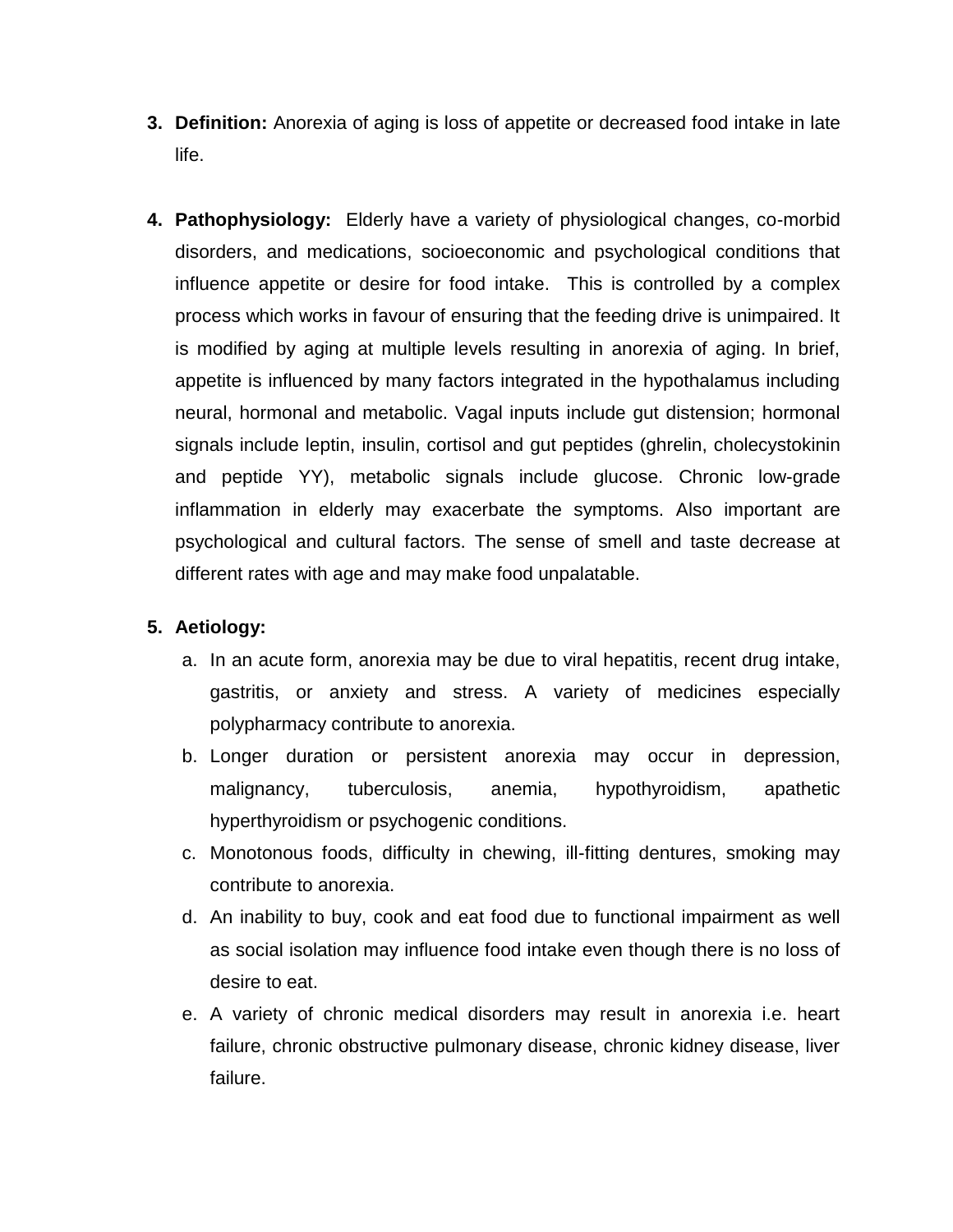## **6. Clinical Features:**

**a. General:** As anorexia is not a disorder but a symptom, the focus must be on evaluation of the cause through a thorough history and clinical examination. The questions given below may help in assessment of the aetiology.

# **b. Key questions**:

- i. For how long have you had loss of appetite?
- ii. Do you have any change in your sense of smell or taste?
- iii. Does the presence of food make you nauseous?
- iv. Is there soreness in the mouth?
- v. Does eating food cause abdominal pain?
- vi. Have you lost weight?
- vii. Are you unhappy? Has there been a recent stressful event?
- viii. Any bereavement? Any recent hospitalization?
- ix. Has there been any change in your environment?
- x. Are you able to buy and cook your food?
- xi. Do you eat food with the family or alone?
- xii. Do you think you need help for cooking food?
- xiii. Are you having normal dentition? If not, do you use dentures? If yes, are the dentures fitting well?

# c. **Alarm symptoms and signs** :

- i. Weight loss  $> 5\%$  in one month and 10% in 6 months
- ii. Malnutrition
- iii. Vitamin deficiencies
- iv. Sarcopenia
- v. Memory disturbance
- vi. Falls
- **7. Diagnosis:** A comprehensive geriatric assessment, complete dietary history (diet recall), a Mini-Nutritional Assessment (tailored to the community), the socio-economic and family history should identify risk factors for anorexia. The diagnosis is made by a careful clinical examination for evidence of vitamin and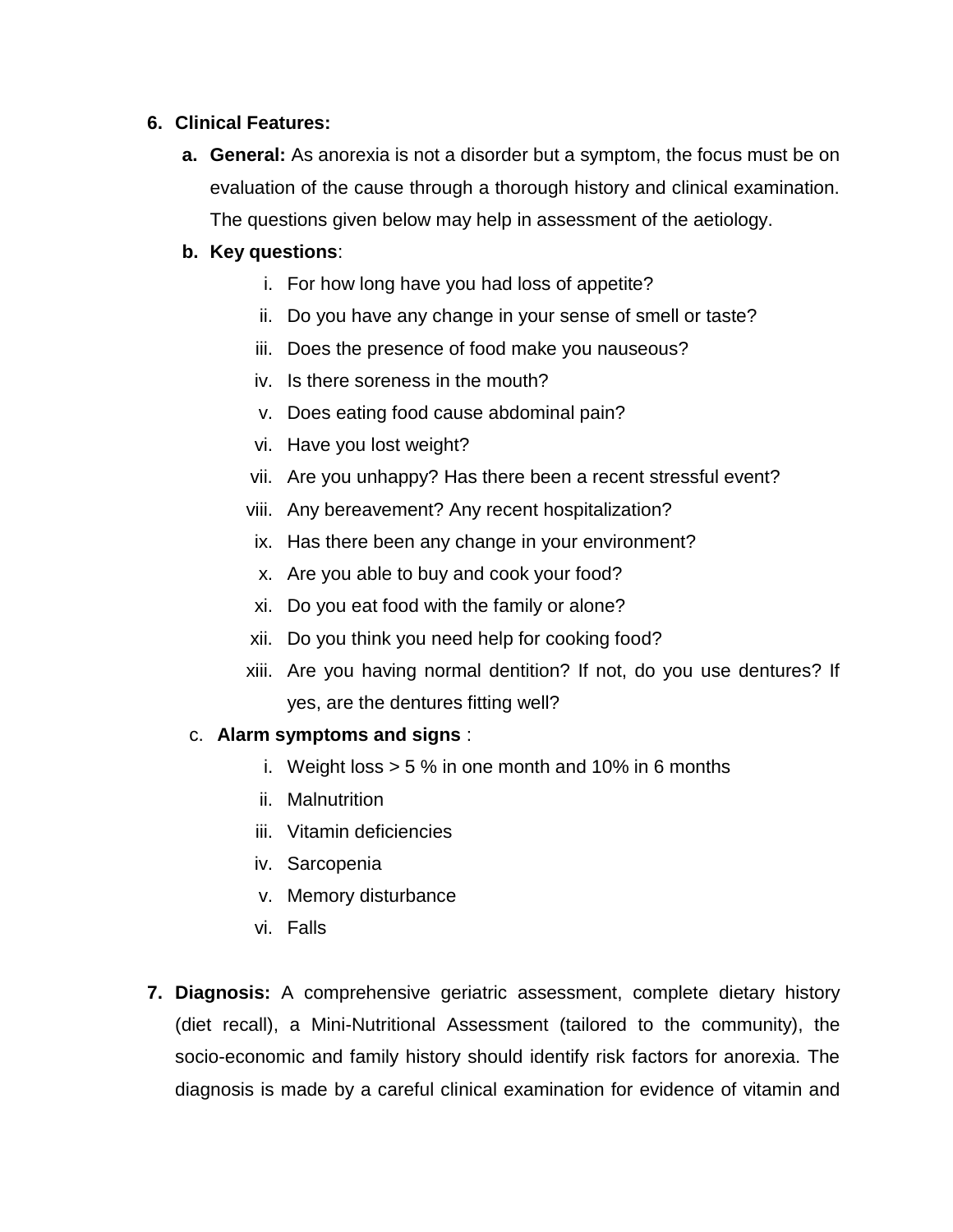protein deficiency. The BMI should be estimated. The Haemogram will identify anemia, and an elevated ESR will indicate a chronic disorder. The serum Vitamin D and B12 levels, renal and liver function tests should be done to identify deficiencies and chronic illnesses. The Serum protein levels and serum albumin will be important indicators of protein deficiency. A search for chronic illness should include chest radiograph and ultrasound abdomen. A patient may need evaluation for malignancy.

- **8. Complications**: The complications include:
	- a. Malnutrition which may be quantitative (Protein-energy malnutrition) or qualitative ( protein or vitamin deficiency)
	- b. Frailty
	- c. Sarcopenia
	- d. Osteopenia and osteoporosis
	- e. Mortality: unintentional weight loss is a powerful risk

# **9. Treatment:**

# a. **General Measures:**

- i. Identification of risk: A review of the socio-economic, environmental, family, Activities of Daily Living (ADL), Depression will help pinpoint the risk for developing anorexia.
- ii. Diet may need to be modified to make food more palatable and assistance should be provided wherever it is needed.
- iii. Identify social isolation and take measures for preventing it or providing a congenial eating environment.
- iv. Evaluate for medications that may contribute to anorexia: Digoxin, spironolactone, lithium, amitriptyline, fluoxetine, NSAIDS, laxatives and theophylline.
- v. Identify the need for dentures.
- b. Specific treatment:
	- i. No specific treatment is clearly effective in anorexia.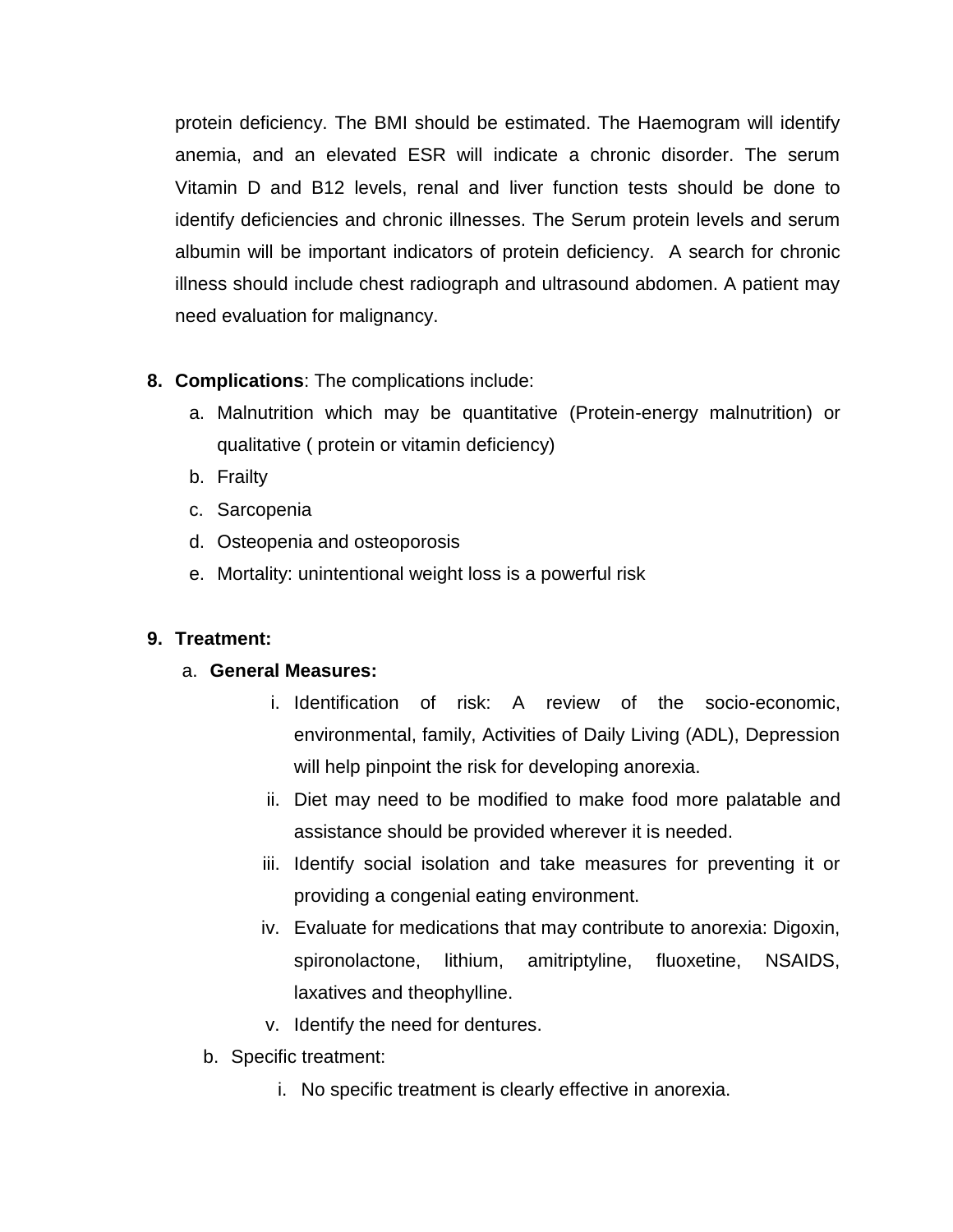- ii. Nutritional supplements, vitamins and high protein diet only overcome the consequences of decreased food intake.
- iii. Appetite stimulants have not been effective in clinical practice:
	- a. Anabolic steroids have helped in some settings but have Cardiovascular and hepatic side effects.
	- b. Metoclopramide controls early satiety but long-term use has negative extrapyramidal effects.
	- c. Appetite stimulating medications like Megestrol, tetrahydrocannabinol, cyproheptadine have numerous side effects including delirium.

## **10.Referral indications:**

- a. Patients who do not respond to simple interventions
- b. Patients with suspicion of malignancy or anemia
- c. Patients with chronic illnesses

#### **11.Key messages**

- a. Anorexia has an adverse impact on quality of life of elderly
- b. It may respond to simple interventions at home
- c. It may lead to malnutrition, morbidity and mortality.
- d. It may be an indicator of underlying depression, chronic illness or malignancy.

#### **A. Brief discussion on other topics:**

1.**Persistent and Chronic Diarrhea:** Diarrhea of 2-4 weeks duration is persistent diarrhoea. It is usually due to Giardia , Entamoeba histolytica or Clostridium difficile. Other organisms may also cause this form of illness. It needs investigation including stool examination and evaluation by colonoscopy or upper gastrointestinal endoscopy, duodenal biopsy as well as duodenal aspirates. A diarrhoea lasting for more than 4 weeks is called chronic diarrhea. In this form of diarrhea medications, chronic infections and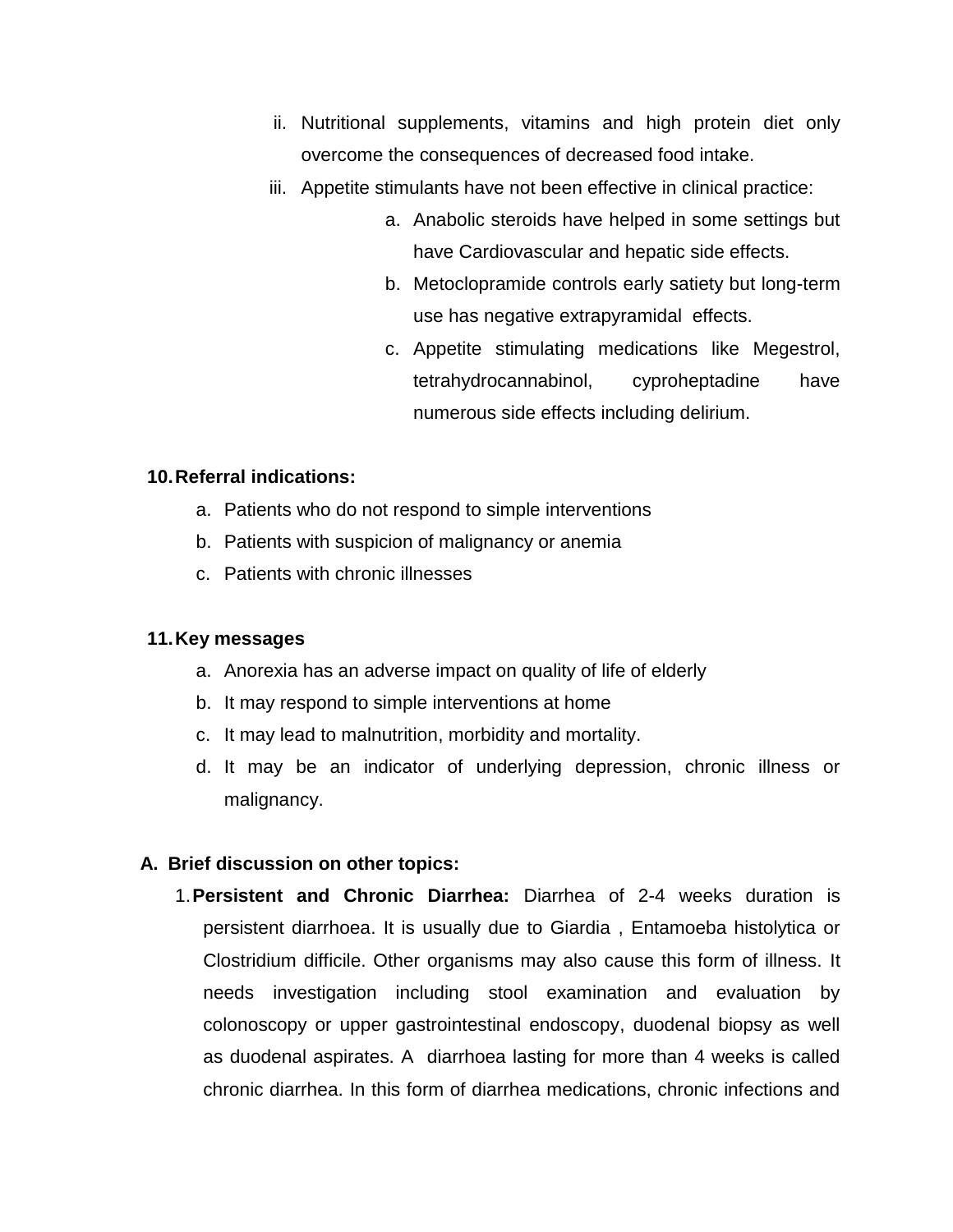irritable bowel syndrome must be considered before extensive workup at a referral health care facility.

2. **Irritable bowel syndrome (IBS)** is a common functional disorder of the gastrointestinal tract whose pathophysiology is multifactorial and includes a mix of altered bowel motility, epithelial permeability, neurotransmitter imbalance, intramucosal immune activation, infection, visceral hypersensitivity, central nervous system, psychosocial and genetic factors. It consists of recurrent abdominal pain, or discomfort in the last 6 months, with episodes occurring over 3 days per month in the last 3 months. The pain or discomfort is associated with 2 or more of the following: Symptoms that improve with defecation; onset is associated with change in stool frequency or form (appearance) of the stool. IBS may be associated with diarrhoea, constipation, mixed bowel habits or is not definable into any predominant category. The red flags or alarm symptoms that need to be identified and needing further workup include : blood in stool, anemia, anorexia, weight loss, fever, nocturnal symptoms awakening patient, inflammatory bowel disease, coeliac disease, family history of colon cancer, and major change in symptoms. As the symptoms of IBS are troublesome and recurrent, the clinician must develop a durable physician-patient relationship with a patientcentred approach. Diets lows in FODMAPS (a variety of fruits: Apple, mango, Pears, Watermelon; vegetables: beetroot, garlic, onion, peas; Grains and legumes: wheat, rye, barley, legumes, chickpeas; Milk and related products: Yoghurt, ice-cream, custard, soft cheese; honey and high-fructose corn syrup) have been found useful but may not be practical in all situations. A variety of agents are available but it would be preferable to take a consultation with a gastroenterologist.

**Case scenario 1.** Mr. Raj is a 75 year old widower; he has osteoarthritis of the knee and is on occasional NSAID's and Paracetamol. He comes to your clinic complaining of a feeling of fullness and discomfort amounting to moderate troublesome pain in the upper abdomen. He says that he feels uneasy and the symptoms are more at night when he is sleeping. He complains of difficulty in passing stools for the last few days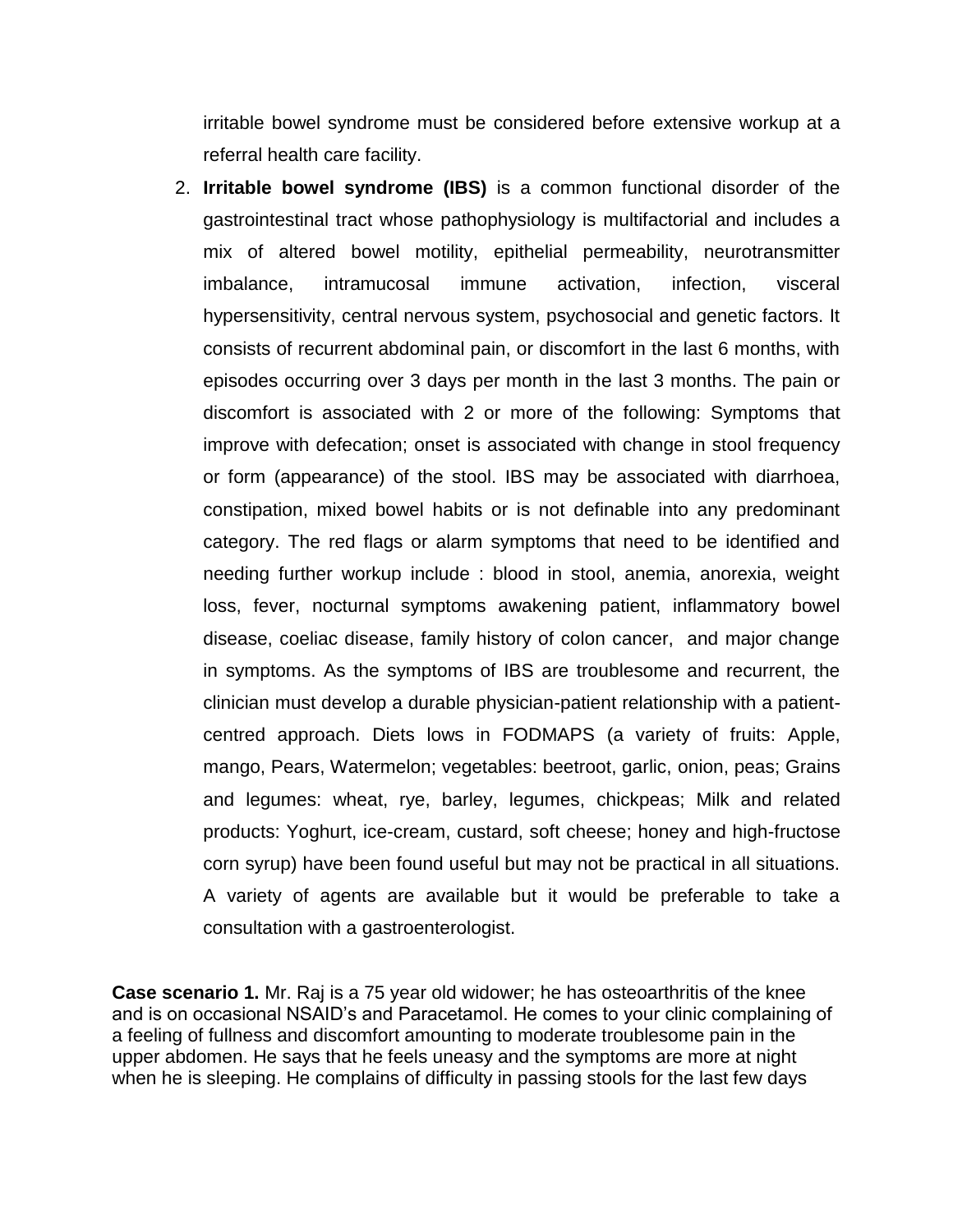and describes them as somewhat harder than usual needing considerable straining. He does not have any significant weight loss.

**Case Scenario 2.** Mrs. Lata, 72 years of age is a diabetic with heart failure. She is on tablet Metformin 1000 mg twice daily, Tablet Acetylsalicylic acid 75 mg once daily, Capsule Isosorbide mononitrate 30 mg once daily, Tablet Metoprolol 25 mg twice daily and tablet Spironolactone 50 mg once daily. She comes to you with complaints of retrosternal burning which is quite troublesome. The symptoms are more at night or after meals. There is also exertional dyspnoea on climbing two flights of stairs.

**Case Scenario 3**. Mr. Madhu 70 year of age is a businessman running a successful cloth business. He lost his wife 5 years ago and is living in a joint family with his two sons and their family. He has history of coronary artery disease since 10 years for which he is on medical treatment. Since the last 6 months he is complaining of abdominal pain off and on, difficult defecation, sometimes feels incomplete evacuation of stools and of occasionally having to take recourse to enema for satisfactory passage of stools. He has not noticed any blood in stool. How will you manage this patient?

# **Textbooks and references from which the above material was compiled:**

- 1. McQuaid KR. Gastrointestinal Disorders. In Current Medical Diagnosis and Treatment 2018. 57<sup>th</sup> Edition Eds. Papadakis MA and McPhee SJ. New York. McGraw Hill Lange . p 586-588, 592-603.
- 2. Gaines M. Constipation. In Conn's Current Therapy 2017. Eds. Bobe and Kellerman. Philadelphia: Elsevier. P 4-6.
- 3. Bailey J. Gaseousness, Indigestion, Nausea and Vomiting. In Conn's Current Therapy 2017. Eds. Bobe and Kellerman. Philadelphia: Elsevier. P 14-19.
- 4. Roberts JR, Castell DO. Gastroesophageal Reflux disease. Conn's Current Therapy 2017. Eds. Bobe and Kellerman. Philadelphia: Elsevier. 204-207.
- 5. Camilleri M, Murray JA. Diarrhoea and Constipation. In Harrison's Principles of Internal Medicine. 19<sup>th</sup> edition. Eds. Kasper DL, Fauci AS, Hauser SL, Longo DL, Jameson LJ, Loscalzo J. New York. McGraw Hill. P 264-274.
- 6. Hasler WL. Indigestion. In Harrison's Principles of Internal Medicine. 19<sup>th</sup> edition. Eds. Kasper DL, Fauci AS, Hauser SL, Longo DL, Jameson LJ, Loscalzo J. New York. McGraw Hill. P 261-263.